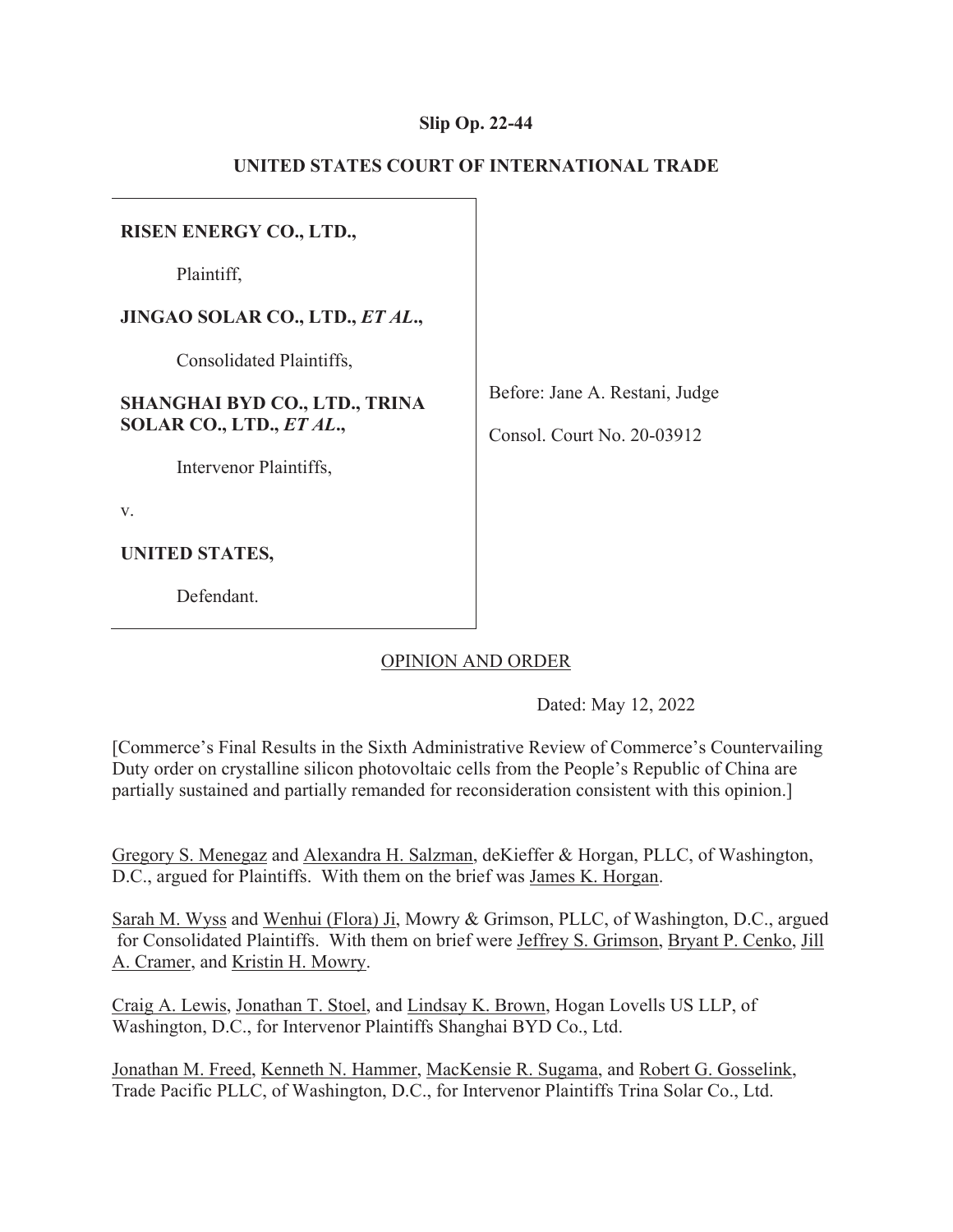Ann C. Motto, Commercial Litigation Branch, U.S. Department of Justice, of Washington, D.C., argued for the Defendant. Of counsel on the brief was Spencer Neff, Office of Chief Counsel for Trade Enforcement & Compliance, U.S. Department of Commerce, of Washington, D.C.

Restani, Judge: This action is a challenge to the final determination made by the United States Department of Commerce ("Commerce") in the Sixth Administrative Review of the countervailing duty order on crystalline silicon photovoltaic cells, whether or not assembled into modules from the People's Republic of China ("GOC") covering the period from January 1, 2017, to December 31, 2017.

Plaintiffs, Consolidated Plaintiffs, and Plaintiff-Intervenors ("Plaintiffs") request that the court hold aspects of Commerce's final determination unsupported by substantial evidence or otherwise not in accordance with law. The United States ("Government") asks that the court sustains Commerce's Final Results of its Sixth Administrative Review.

### **BACKGROUND**

 Commerce published a countervailing duty order on crystalline silicon photovoltaic cells, whether or not assembled into modules ("solar cells") from the GOC on December 7, 2012. See Crystalline Silicon Photovoltaic Cells, Whether or Not Assembled Into Modules, From the People's Republic of China: Countervailing Duty Order, 77 Fed. Reg. 73,017 (Dep't Commerce Dec. 7, 2012). In March 2019, Commerce began its Sixth Administrative Review of this countervailing duty order, covering the period from January 1, 2017, to December 31, 2017. Initiation of Antidumping and Countervailing Duty Administrative Reviews, 84 Fed. Reg. 9,297 (Dep't Commerce Mar. 14, 2019). On November 5, 2019, the U.S. International Trade Administration selected JA Solar Co., Ltd. and Risen Energy Co., Ltd. as mandatory respondents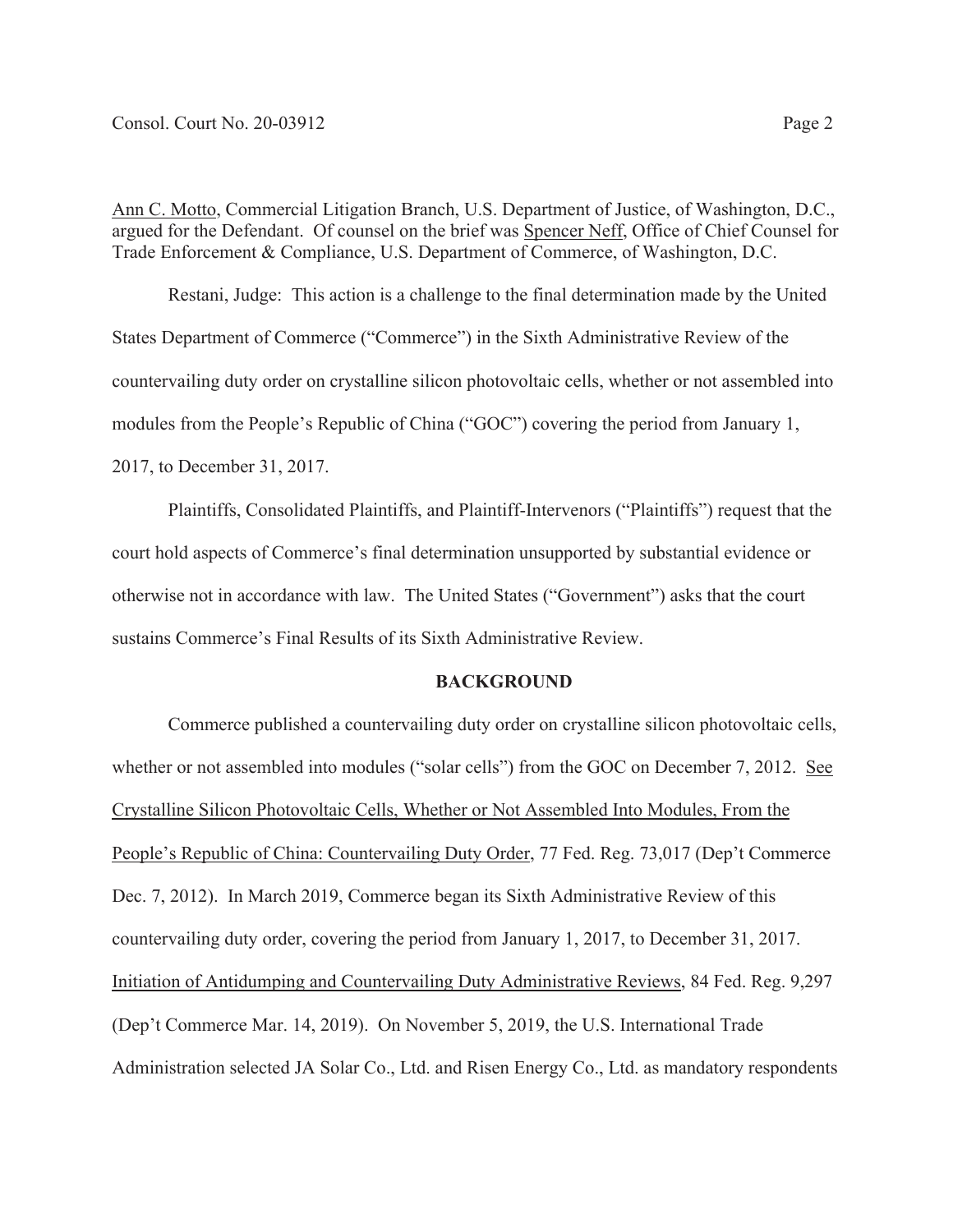("Mandatory Respondents") in this review. See Dep't Commerce, Respondent Selection Memorandum, P.R. at 1-2 (Nov. 5, 2019).

Commerce published its preliminary results on February 11, 2020, see Crystalline Silicon Photovoltaic Cells, Whether or Not Assembled Into Modules, From the People's Republic of China: Preliminary Results of Countervailing Duty Administrative Review; 2017, 85 Fed. Reg. 7727 (Dep't Commerce Feb. 11, 2020), along with the accompanying Preliminary Issues and Decision Memorandum, Decision Memorandum for the Preliminary Results of the Countervailing Duty Administrative Review, Crystalline Silicon Photovoltaic Cells, Whether or Not Assembled Into Modules, from the People's Republic of China, C, POR: 01/01/2017- 12/31/2017 (Dep't Commerce) ("PDM").

Commerce published its final determination on December 9, 2020. See Crystalline Silicon Photovoltaic Cells, Whether or Not Assembled Into Modules, From the People's Republic of China: Final Results of Countervailing Duty Administrative Review; 2017, 85 Fed. Reg. 79,163 (Dep't Commerce Dec. 9, 2020) ("Final Results"); see also Issues and Decision Memorandum for Final Results of the Administrative Review of the Countervailing Duty Order on Crystalline Silicon Photovoltaic Cells, Whether or Not Assembled Into Modules, from the People's Republic of China, C-570-980, POR 01/01/2017-12/31/2017 (Dep't Commerce Nov. 27, 2020) ("I&D Memo").

### **JURISDICTION & STANDARD OF REVIEW**

The court has jurisdiction pursuant to 28 U.S.C. § 1581(c) (2021) and 19 U.S.C.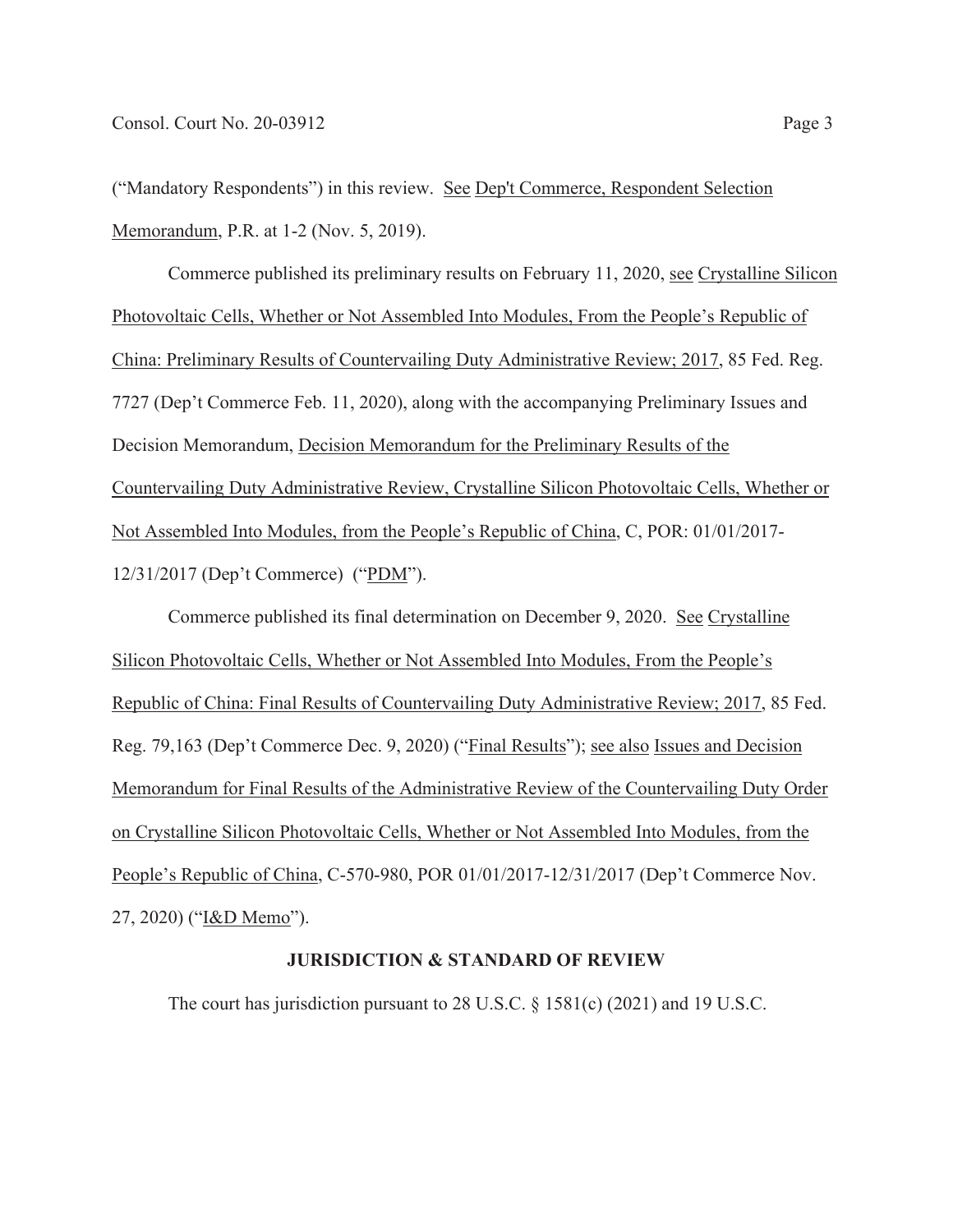§ 1516a(a)(2)(B)(i) (2021). The court will uphold Commerce's determinations in a countervailing duty proceeding unless they are "unsupported by substantial evidence on the record, or otherwise not in accordance with law[.]"  $19$  U.S.C. § 1516a(b)(1)(B)(i).

### **DISCUSSION**

### **I. Export Buyer's Credit Program**

As in prior reviews, Mandatory Respondents here reported that none of their customers received assistance under the GOC's Export Buyer's Credit Program ("EBCP"), and that they did not assist any customers in using the program. See Risen Energy Section III Questionnaire Response, P.R. 144–162, C.R. 109–276 at 27–28, Ex. 19 (Dec. 30, 2019); see Questionnaire Response of JA Solar and Affiliates, Volume 1, P.R. 132–38, C.R. 31–103 at III 38–40 (Dec. 30, 2019). Both also provided customer declarations certifying non-use of the EBCP. Risen Unaffiliated Supplier II, Section III Questionnaire Response, P.R. 164, C.R. 277 at 23, Ex. 15 (Jan. 6, 2020); Questionnaire Response of JA Solar and Affiliates at Ex. 25. Commerce claimed, as it has previously, that it cannot verify the certifications of non-use because it lacks necessary information regarding the operation of the EBCP and applied adverse facts available ("AFA") to determine that Mandatory Respondents used the EBCP. I&D Memo at 34–35. After arguing in favor of Commerce's position in briefing and oral argument, the Government, without explanation, now requests remand on the issue of EBCP "to reconsider its application of adverse facts available for its program." See Def.'s Motion For Voluntary Remand, (March 28, 2022), ECF No. 83, at 5.

Repeatedly, the Government has included the EBCP in its subsidy calculations. See, e.g., Clearon Corp. v. United States, 44 CIT \_\_\_, \_\_\_, 474 F. Supp. 3d 1339, 1353 (2020); Guizhou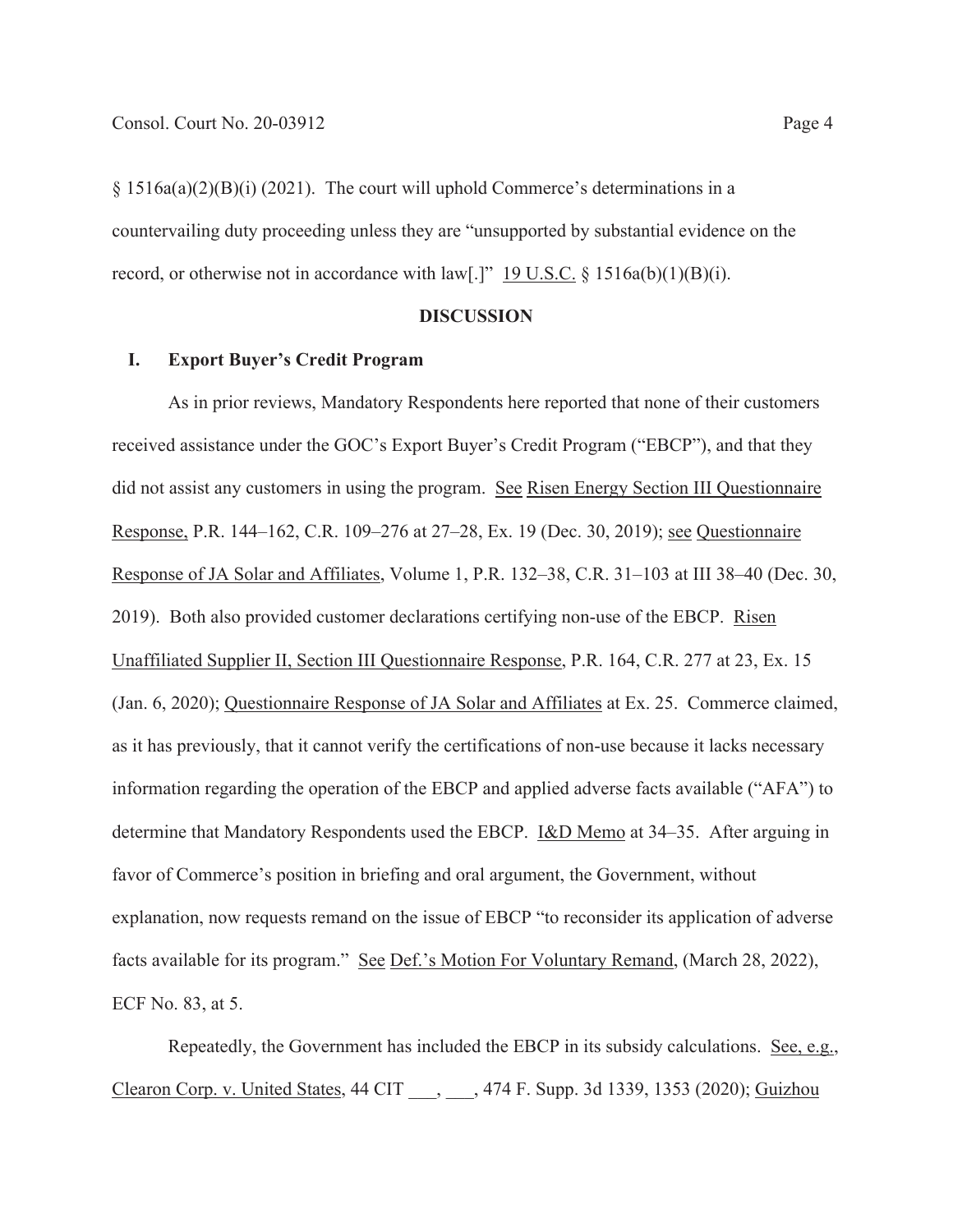Tyre Co. v. United States, 43 CIT \_\_\_, \_\_\_, 415 F. Supp. 3d 1335, 1344 (2019); Both-Well Steel Fittings, Co., Ltd., v. United States, 557 F. Supp. 3d 1327, 1338 (2022). Repeatedly, the court has ordered Commerce on remand to conduct verification before rejecting respondent's proof of non-use. See, e.g. Clearon Corp., 474 F. Supp. 3d at 1354; Guizhou Tyre, 415 F. Supp 3d at 1344; Both-Well, 557 F. Supp. 3d at 1337. Repeatedly, the Government has removed the EBCP from the calculation under protest without attempting verification. See, e.g., Clearon Corp. v. United States, Slip Op. 21-56, 2021 WL 1821448, at \*2–3 (CIT 2021); Changzhou Trina Solar Energy Co. v. United States, 44 CIT \_\_\_, \_\_\_, 466 F. Supp. 3d 1287, 1291–93 (2020). Repeatedly, the Government has also not appealed the court's decisions on the issue. The result is the continual collection of deposits which are not owed. This situation is untenable and inequitable.

The court grants the request for remand but with restrictions appropriate to this history. On remand, the Government may attempt to verify the customer certifications of non-use. If the Government decides to remove the EBCP from its subsidy calculation under protest but does not intend to appeal, it must explain on remand why the Court should not provide some form of equitable relief, such as the immediate return of deposits, or an injunction of the continued inclusion of the program with no attempt at verification that results in the temporary collection of funds that ultimately are not owed.

## **II. Land Value Benchmark**

Prior to finding a countervailable subsidy, Commerce must establish that an authority provided a financial contribution, and a benefit was thereby conferred. 19 U.S.C. § 1677(5)(B). A foreign government's provision of goods to a respondent for less than adequate remuneration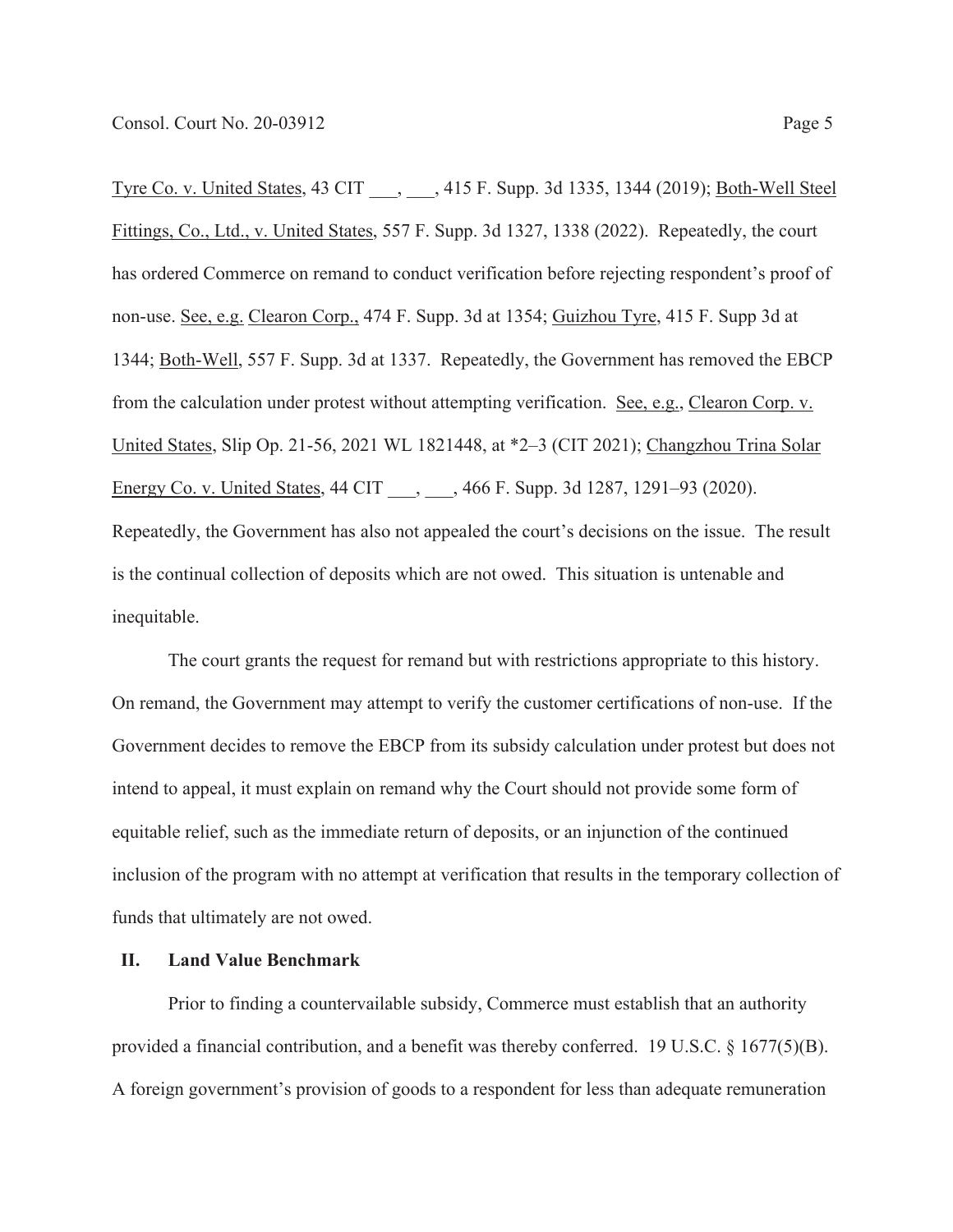constitutes a benefit. Id.  $\S 1677(5)(E)(iv)$ . In such circumstances, Commerce determines the amount of the subsidy by comparing remuneration actually paid with adequate renumeration with a market-determined price for the goods or services, under "a three-tiered hierarchy" employed by Commerce "to determine the appropriate remuneration benchmark." Changzhou Trina Solar Energy Co. v. United States; 42 CIT , 352 F. Supp 3d 1316, 1332 (2018) ("Changzhou Trina I"); see 19 C.F.R. § 351.511(a)(2)(i)–(iii) (2021). Commerce derives a tierone benchmark "by comparing the government price to a market-determined price for the good or service resulting from actual transactions in the country in question." 19 C.F.R. §  $351.511(a)(2)(i)$ .

 In the absence of such a benchmark, Commerce turns to a tier-two benchmark "by comparing the government price to a world market price where it is reasonable to conclude that such price would be available to purchasers in the country in question." Id.  $\S 351.511(a)(2)(ii)$ . "If there is no world market price available to purchasers in the country in question," however, Commerce moves on to a tier-three analysis and "measures[s] the adequacy of remuneration by assessing whether the government price is consistent with market principles." Id. §  $351.511(a)(2)(iii)$ . If Commerce determines that the government price is not consistent with market principles it will look to construct an external benchmark. Canadian Solar Inc. v. United States, 45 CIT \_\_, \_\_, 537 F. Supp. 3d 1380, 1389 n.6 (2021) ("Canadian Solar III").

 At issue here is Commerce's decision to utilize its chosen tier-three benchmark, the 2010 Coldwell Banker Richard Ellis Asian Marketview Report for Thailand Industrial Land Report to assess the value of land-use rights. See Dep't Commerce, Asian Marketview Report, P.R. 202 (Jan. 31, 2020) ("2010 CBRE Report"). Plaintiffs claim that: (1) Commerce erred by rejecting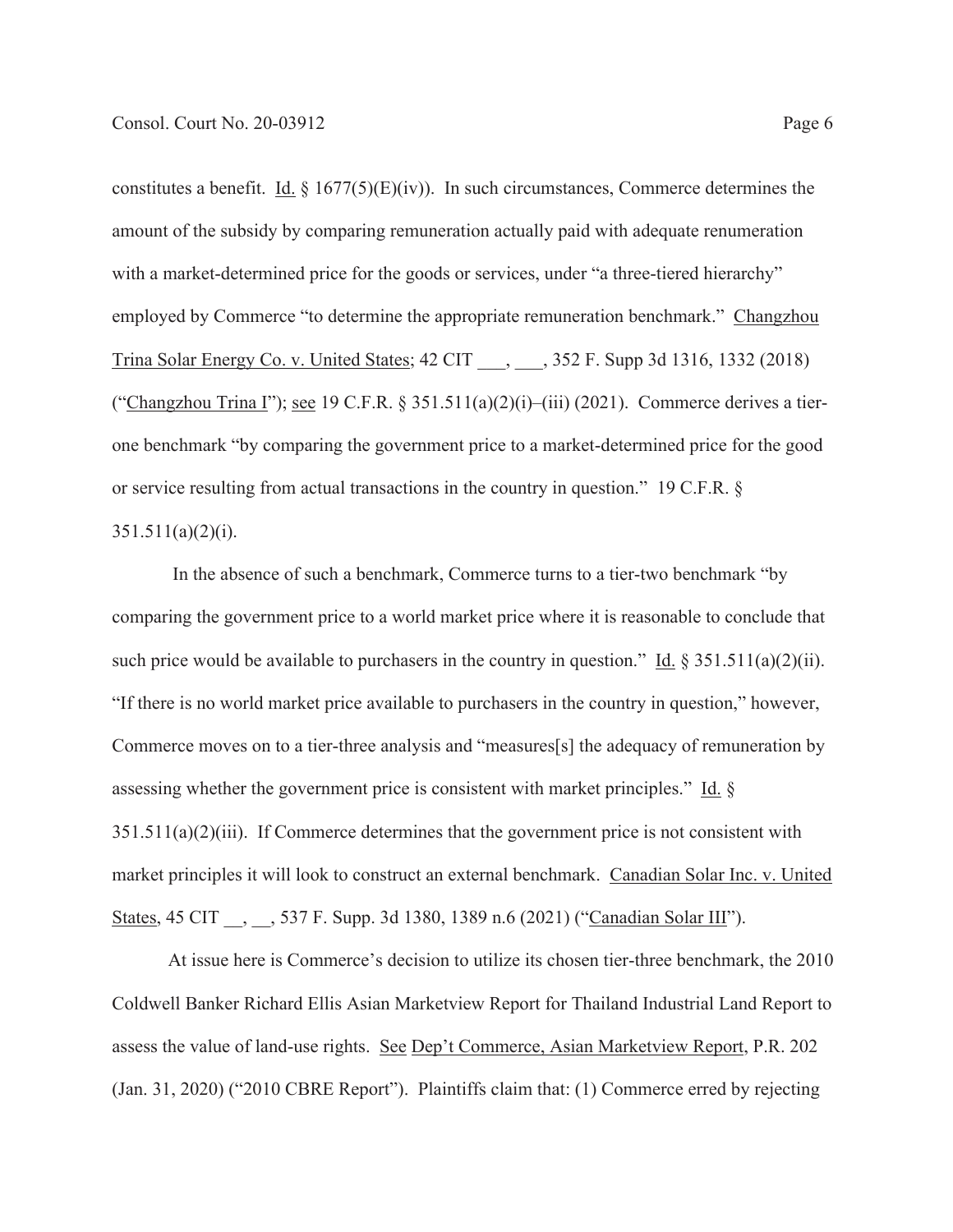JA Solar's proffered tier-two benchmark, JA Solar Br. at 22-24; Risen Br. 22; see also Letter on Behalf of JA Solar to Dep't of Commerce re: Benchmark Submission, P.R. 166-168, C.R. 284- 296 at Exs. 6A-B (Jan. 13, 2020) ("JA Solar Benchmark"); (2) Commerce erred by rejecting tier-three data from Mexico and Brazil in the JA Solar Benchmark, JA Solar Br. at 31; Risen Br. 22-23; and (3) Commerce erred by rejecting the supplemental Nexus Reports as a tier-three benchmark, JA Solar Br. at 37-38; see also Letter on Behalf of JA Solar to Dep't of Commerce re: Land Benchmark Submission, P.R. 192 at Ex. 1 (Feb. 18, 2020) ("Nexus Reports").

 First, Commerce determined that neither a tier-one nor a tier-two benchmark were appropriate land benchmarks on this record. See I&D Memo at 51; Memorandum, Benchmark Analysis of the Government Provision of Land-Use Rights in China for Countervailing Duty Purposes at 2, 26-27 (April 28, 2021) ("Land Use Memo"). Commerce relied upon past practices to determine that no tier-one benchmarks exist because "Chinese land prices are distorted by the significant government role in the market." I&D Memo at 51 (citing Laminated Woven Sacks from the People's Republic of China: Preliminary Affirmative Countervailing Duty Determination; Preliminary Affirmative Determination of Critical Circumstances, In Part; and Alignment of Final Countervailing Duty Determination with Final Antidumping Determination, 74 Fed. Reg. 67,893, 67906-08 (Dep't Commerce Dec. 3, 2007) ("Sacks from  $China$ ).<sup>1</sup> Commerce determined that a tier-two world-market price was not appropriate because "land in other countries is not available to a purchaser located in China." I&D Memo at 51; see Land Use Memo at 2, 26-27. Commerce considered the nature and scope of the market for land

<sup>&</sup>lt;sup>1</sup> Plaintiffs do not challenge Commerce's determination that a tier-one benchmark is inappropriate. JA Solar Br. at 30. See JA Solar Br. at 30; see generally Risen Br. at 22-24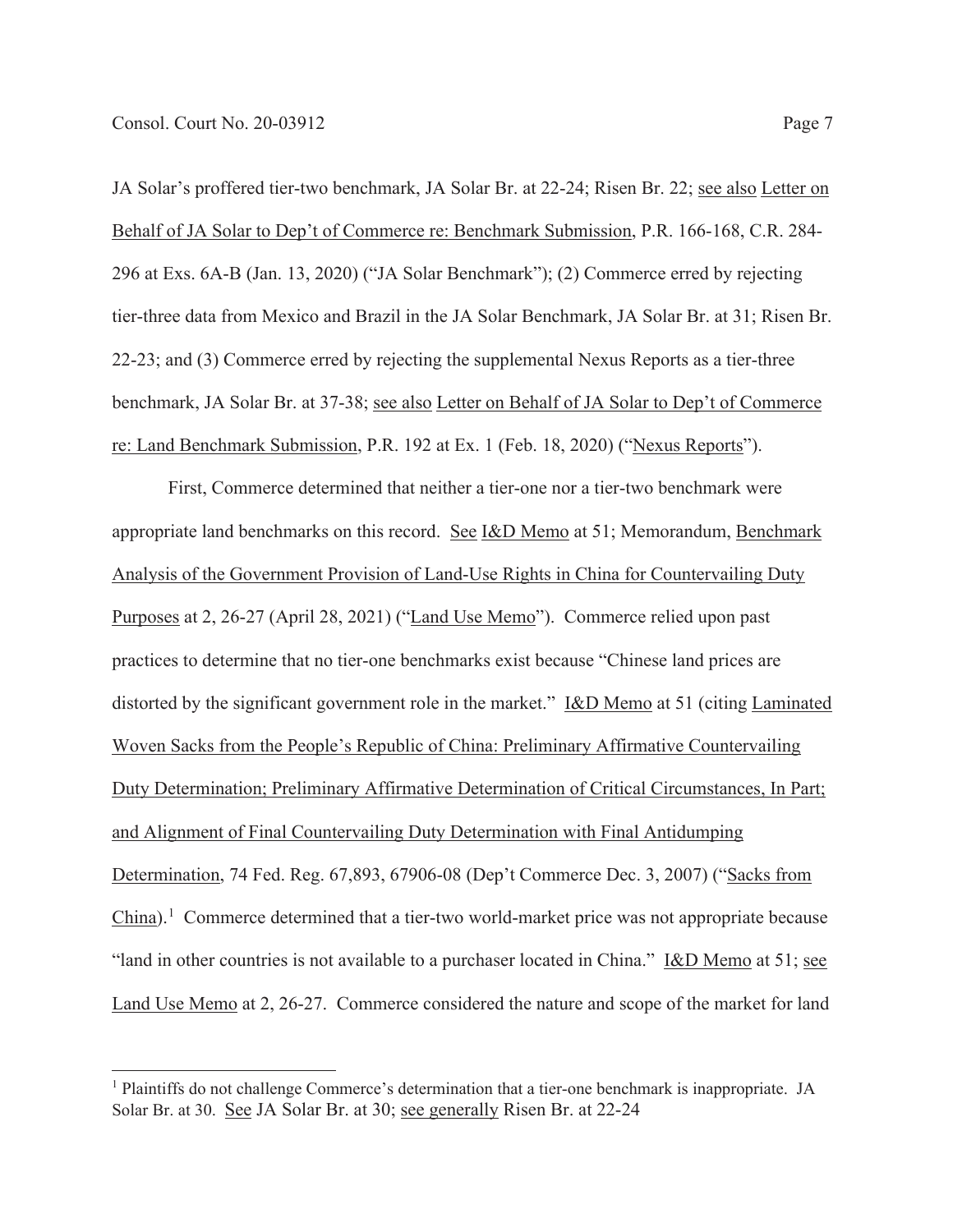and determined that land, as an in situ property, is generally not simultaneously available to an in-country purchaser while located and sold out-of-country on the world market. Land Use Memo at 27 (internal quotations omitted); <u>see Sacks from China</u>, 72 Fed. Reg. at 67, 908 (finding that Commerce cannot apply a tier-two benchmark for land). This determination was reasonable and Commerce properly rejected the JA Solar Benchmark as a tier-two benchmark. See Canadian Solar III, 537 F. Supp. 3d at 1390 (holding that Commerce's rejection of a tier-two world-wide average price for land was reasonable).

 Next, Plaintiffs argue that Commerce erroneously rejected the JA Solar Benchmark as a tier-three benchmark for two reasons. See JA Solar Br. at 36; Risen Br. at 22-24. First, Plaintiffs contend that the JA Solar Benchmark is more contemporaneous than the 2010 CBRE Report. See JA Solar Br. at 36; Risen Br. at 22. Second, Plaintiffs assert that Commerce erroneously rejected comparable benchmark data from Mexico and Brazil. See JA Solar Br. at 32-34; JA Solar Benchmark at Ex. 6A-B.

 Commerce conducted a tier-three analysis, based on the 2010 CBRE Report which utilized land prices in Thailand to evaluate adequate remuneration for land in China.<sup>2</sup> PDM at 18. Commerce rejected the JA Solar Benchmark under a tier-three analysis because it omitted

 $2$  The court has previously found that Commerce's reliance on the tier-three 2010 CBRE Report indexed to the period of review was lawful and supported by substantial evidence. See Canadian Solar III, 537 F. Supp. 3d at 1390 ("Commerce's use of an indexed 2010 Thailand industrial land price survey as a tier-three benchmark for land prices in China was reasonable and supported by substantial evidence."); see also Sacks from China, 74 Fed. Reg. 67,906–08 (Commerce selected the 2010 CBRE Reports as a tier-three land benchmark to evaluate land prices in China); Crystalline Silicon Photovoltaic Cells, Whether or Not Assembled into Modules, from the People's Republic of China: Final Affirmative Countervailing Duty Determination and Final Affirmative Critical Circumstances, 77 Fed. Reg. 63,788 (Dep't Commerce Oct. 17, 2012), and accompanying Issues and Decisions Memorandum at 13 (Commerce found that the 2010 CBRE Report, appropriately indexed, was a suitable land benchmark).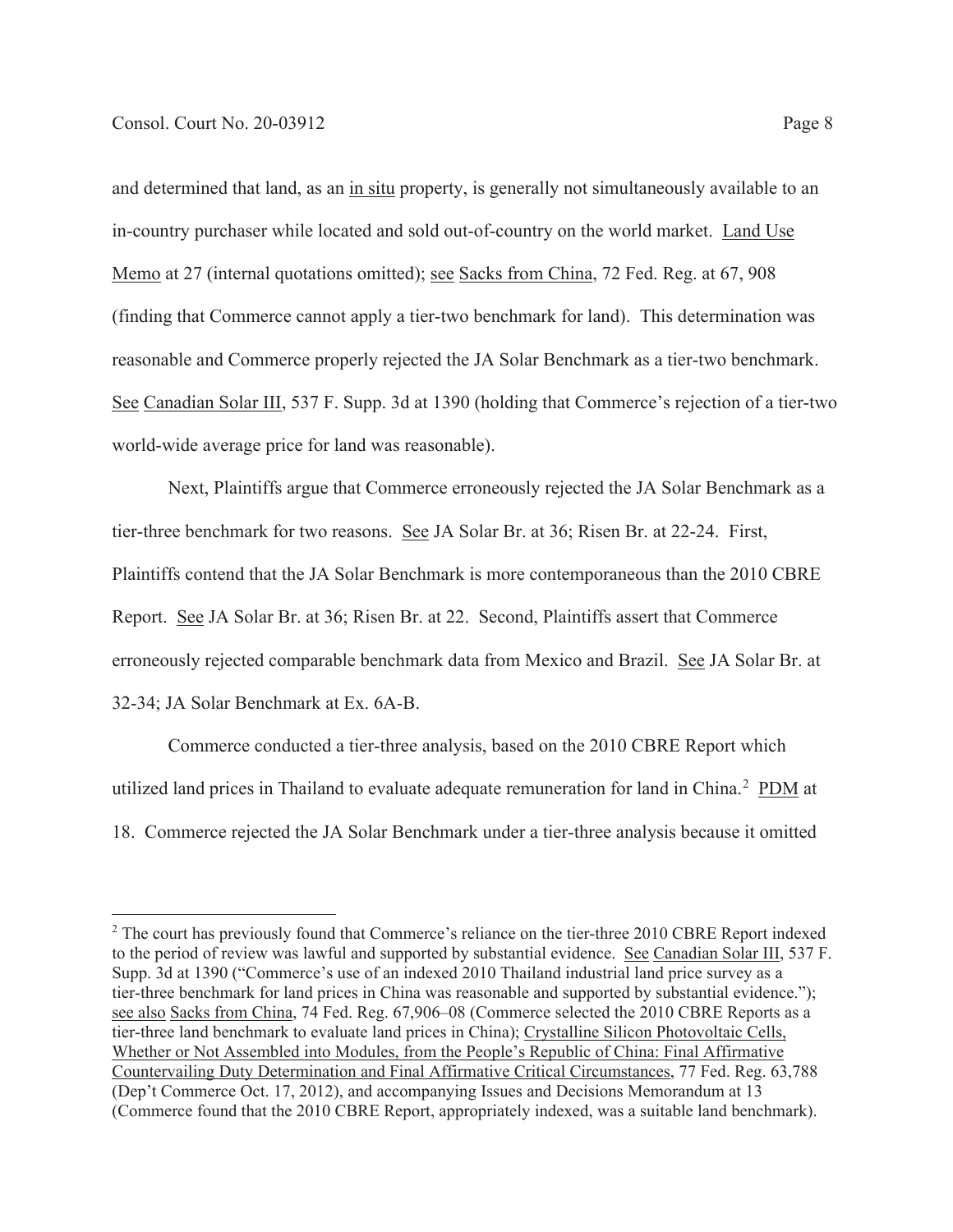factors of comparability required to evaluate the report's usability, including "national income levels, population density, and producers' perceptions that Thailand is a reasonable alternative to China as a location for Asian production." I&D Memo at 52 (emphasis added). Commerce rejected the Mexico and Brazil data because it determined that geographic proximity to China was a heavily weighted factor in the tier-three land benchmark analysis. See Land Use Memo at 30; Sacks from China, 72 Fed. Reg. at 67,909. The court has previously sustained Commerce's reliance on geographic proximity to reject data outside of the Asian geographic region. See Canadian Solar III, 537 F. Supp. 3d at 1390 (finding that Commerce's determination to reject land benchmark data from Mexico and Brazil on the grounds of geographic proximity was reasonable).

 The court is not convinced, however, that Commerce may continue to rely on aging data from Thailand in the 2010 CBRE Report without further explanation. Several factors warrant the reconsideration of the land benchmark data. First, Plaintiffs properly note that the 2010 CBRE Report is stale compared to more contemporaneous benchmark data and becomes staler with each successive administrative review. See 2010 CBRE Report at 3-10. Second, in antidumping determinations, Commerce has considered both Mexico and Brazil to be surrogate countries to China for economic development, specifically comparing Gross National Income levels.<sup>3</sup> Third, since the 2010 CBRE Report was released, it appears that Thailand and China

<sup>&</sup>lt;sup>3</sup> See Crystalline Silicon Photovoltaic Cells, Whether or Not Assembled Into Modules, From the People's Republic of China: Preliminary Results of Antidumping Duty Administrative Review and Preliminary Determination of No Shipments; 2017-2018, 85 Fed. Reg. 7,531 (Dep't Commerce Feb. 10, 2020); see also Preliminary Decision Memorandum at 57 (finding Brazil, Kazakhstan, Malaysia, Mexico, Romania, and Russia as surrogate countries to China); Antidumping Duty Investigation of Certain Aluminum Foil From the People's Republic of China: Affirmative Preliminary Determination of Sales at Less-Than-Fair Value and Postponement of Final Determination, 82 Fed. Reg. 50,858 (Dep't Commerce Nov. 2, 2017),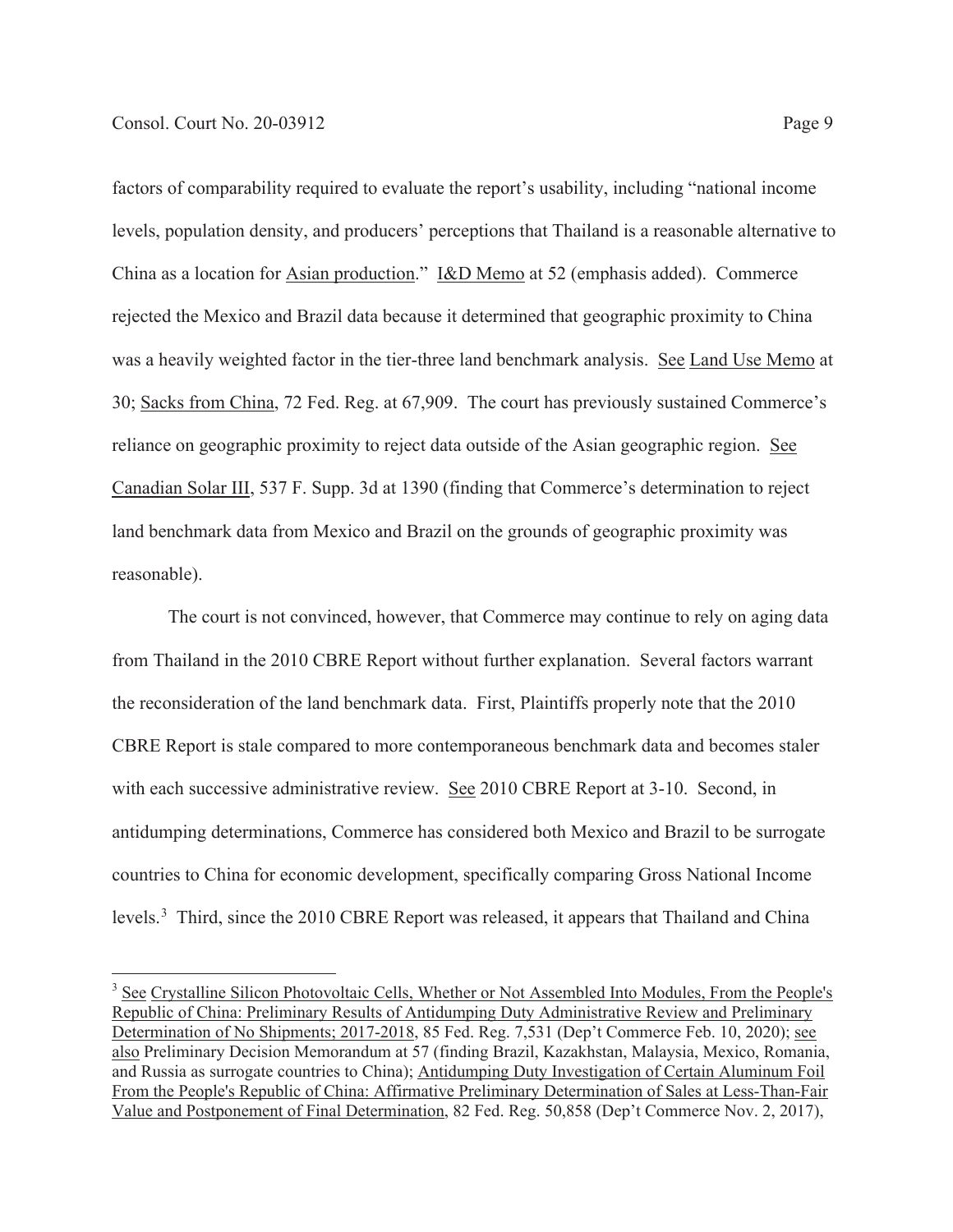have diverged in terms of comparable national income levels and population density. Commerce has not adequately explained how long it can continue to rely on 2010 CBRE Report while the gap between Thailand and China's comparability metrics widen each successive year. Given these factors, the record does not adequately explain why Commerce granted controlling weight to geographic proximity in evaluating the land benchmark data, while disregarding other factors.

 Finally, Plaintiffs challenge Commerce's rejection of the 2018 Nexus Report as a tierthree benchmark. JA Solar Br. at 37. In the Preliminary Results, Commerce stated that it would continue to examine land benchmark prices on a case-by-case basis and would evaluate the proposed benchmarks based on comparability factors. PDM at 18. Plaintiffs proffered the 2018 Nexus Reports as an alternative benchmark which provided land price information for factories and warehouses in Thailand. See Nexus Reports at Ex. 1. In the Final Results, Commerce rejected the Nexus Reports because the prices reflected "rental Rates for Ready Built Factories and Ready Built Warehouses in Thailand and did not include sales prices for industrial land." See I&D Memo at 52 (emphasis added); Nexus Reports at Ex. 1. Here, Commerce's rejection of the Nexus Reports was contained to this single conclusory sentence. See I&D Memo at 52. Compared to the multi-factor analysis of the JA Solar tier-three benchmark, Commerce does not provide sufficient record evidence to reasonably reject the Nexus Reports. The court accepts that there is a distinction between the price of rental properties and the sales price for industrial land,

see also Preliminary Decision Memorandum at 57 (finding Brazil, Bulgaria, Mexico, Romania, South Africa, and Thailand as surrogate countries to China based on per capita 2015 Gross National Income data). Commerce posits that AD and CVD reviews are different proceedings for different purposes, and thus the surrogate value country selection is not applicable. I&D Memo at 52.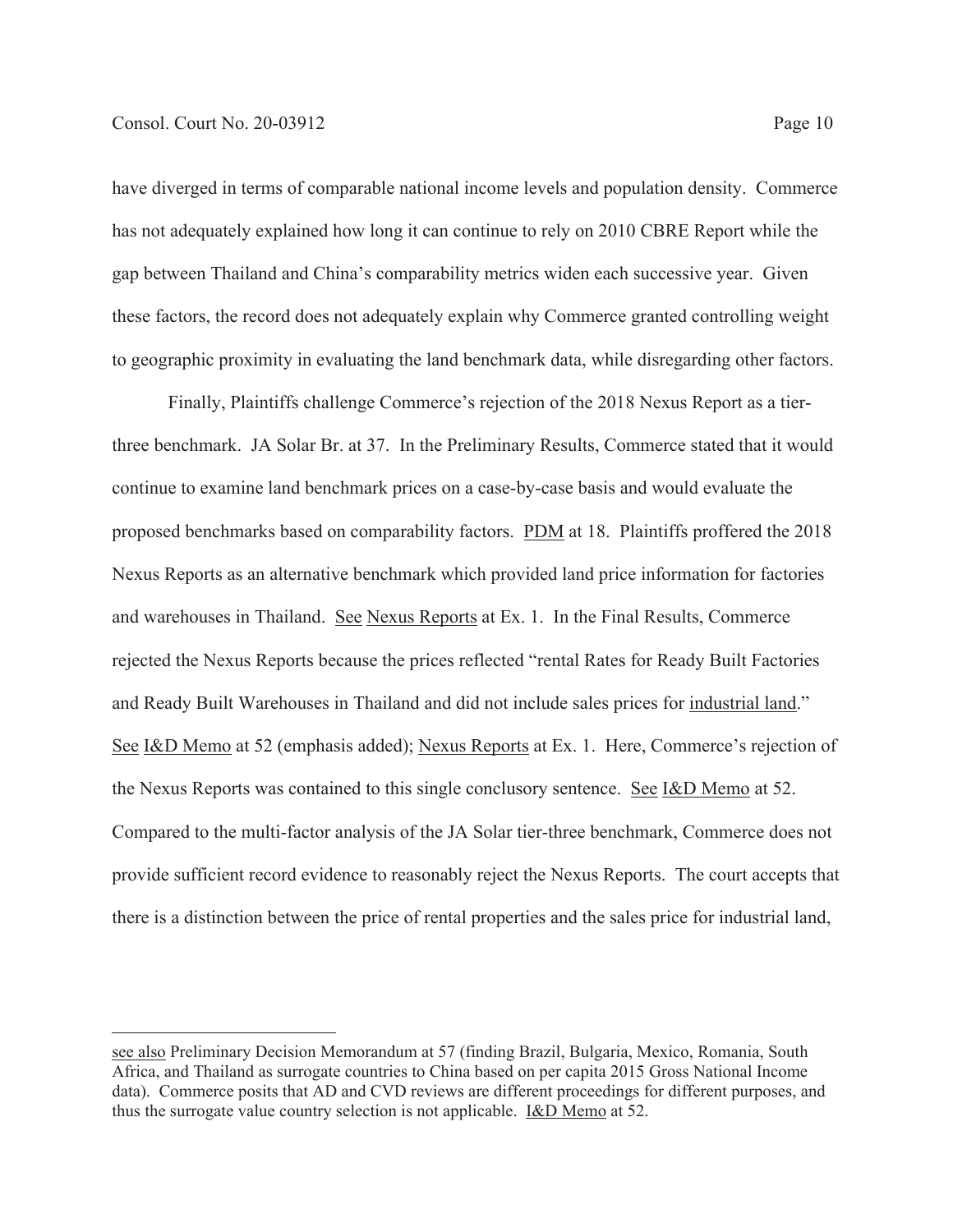but without further explanation, the court is unable to determine whether that distinction is reasonably considered here where one would expect both types of property to be involved.

 Commerce's use of an indexed 2010 CBRE Report for Thailand industrial land price as a tier-three benchmark for land prices in China thus was not supported by substantial evidence. The court remands for reconsideration or further explanation of Commerce's reliance on of geographic proximity in the land benchmark analysis. Further, if relevant, Commerce should consider whether land values in Thailand remain a suitable benchmark to determine the value of Chinese land. Finally, Commerce should provide a more robust analysis explaining why it rejected the Nexus Report rental data based on the record evidence.

### **III. Ocean Freight Benchmark**

#### **a. Background**

Under the countervailing duty statute, "[a] benefit shall normally be treated as conferred" by the Department "where goods or services are provided, if such goods or services are provided for less than adequate remuneration." 19 U.S.C.  $\S$  1677(5)(E)(iv). As discussed above, Commerce applies a tier-two benchmark "by comparing the government price to a world market price where it is reasonable to conclude that such price would be available to purchasers in the country in question." 19 C.F.R.  $\S 351.511(a)(2)(ii)$ . "Where there is more than one commercially available world market price, [Commerce] will average such prices to the extent practicable, making due allowance for factors affecting comparability." Id. Commerce also "adjust[s] the comparison price to reflect the price that a firm actually paid or would pay if it imported the product." Id.  $\S 351.511(a)(2)(iv)$ .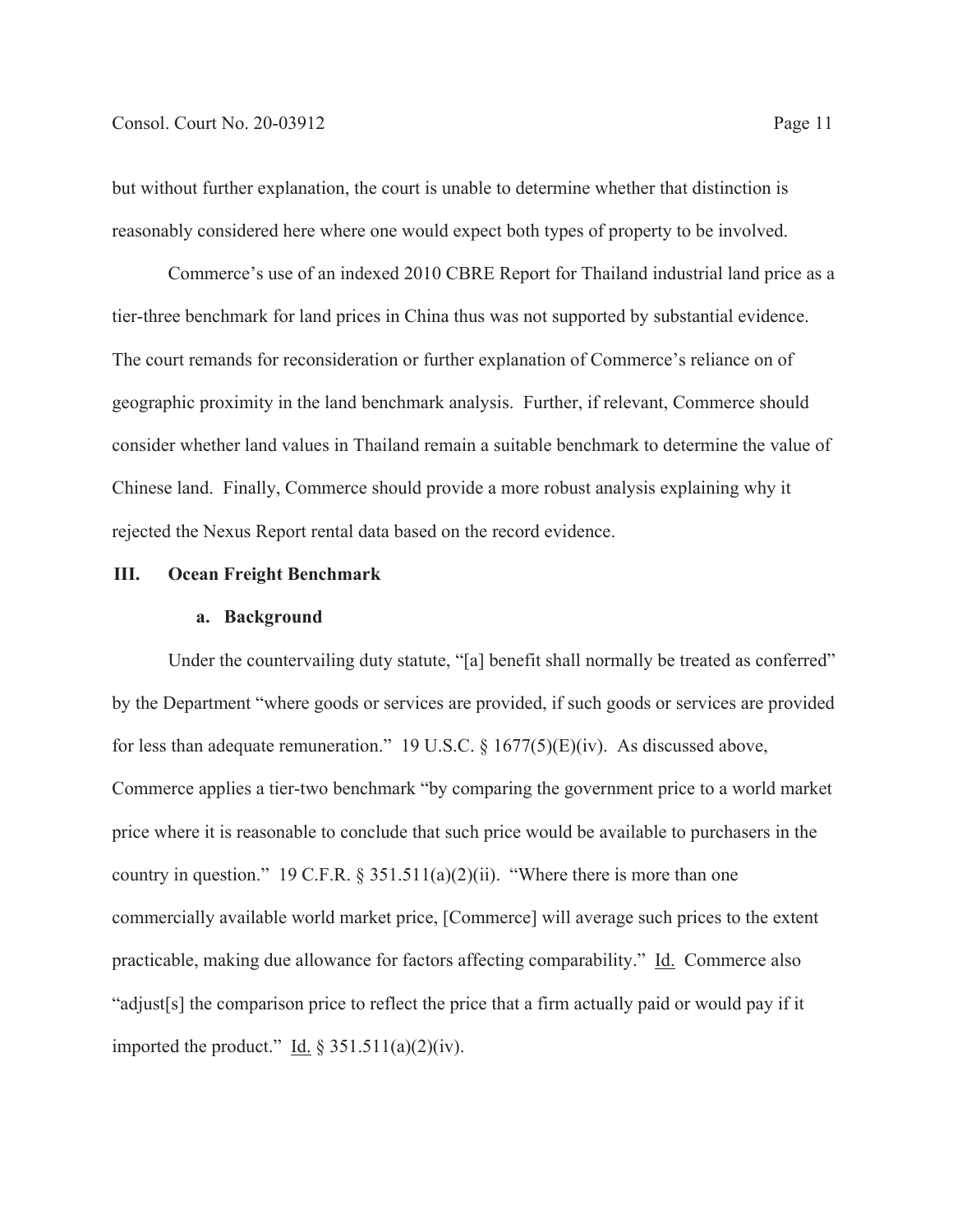Commerce's regulations for tier-two benchmarks do not require the comparable product and market be identical in order to for a benchmark to appropriately represent the world market price. See Id. § 351.511(a)(2)(ii); see also Beijing Tianhai Indus. Co. v. United States, 39 CIT \_\_, \_\_, 52 F. Supp. 3d 1351, 1369 (2015) ("[T]here is nothing that requires that [Commerce] use prices for merchandise that are identical.") (emphasis omitted); Essar Steel Ltd. v. United States, 678 F.3d 1268, 1273-74 (Fed. Cir. 2012) (holding that Australia iron ore prices were an appropriate tier-two benchmark for India iron ore). At the same time, "[a]n import benchmark's comparability means it must bear a reasonably realistic resemblance to the importing market's reality or it will not be in accordance with the statute." Borusan Mannesmann Boru Sanayi ve Ticaret A.S. v. United States, 39 CIT, , 61 F. Supp. 3d 1306, 1341 (2015) (internal quotation marks omitted).

 At issue is the benchmark set by Commerce in assessing the value of ocean freight. Plaintiffs argue that Commerce's use of a tier-two benchmark, sourced from the average of two datasets, was unlawful and unsupported by substantial evidence because: (1) the Descartes data reflected only carrier prices from the United States to China as opposed to the Xeneta data's wider breadth, see JA Solar Br. at 41-42; Risen Br. at 16-17; (2) the Descartes data did not reflect what Plaintiffs would reasonably pay for imported inputs of glass, aluminum, and polysilicon, see JA Solar Br. at 43-44; Risen Br. at 16; and (3) the Descartes data was flawed by failing to account for market conditions, the container load, and inland transportation, see Risen Br. at 18-21. Further, Plaintiffs argue that, if Commerce properly relied on the Descartes data, then Commerce's simple average of the routes was not supported by substantial evidence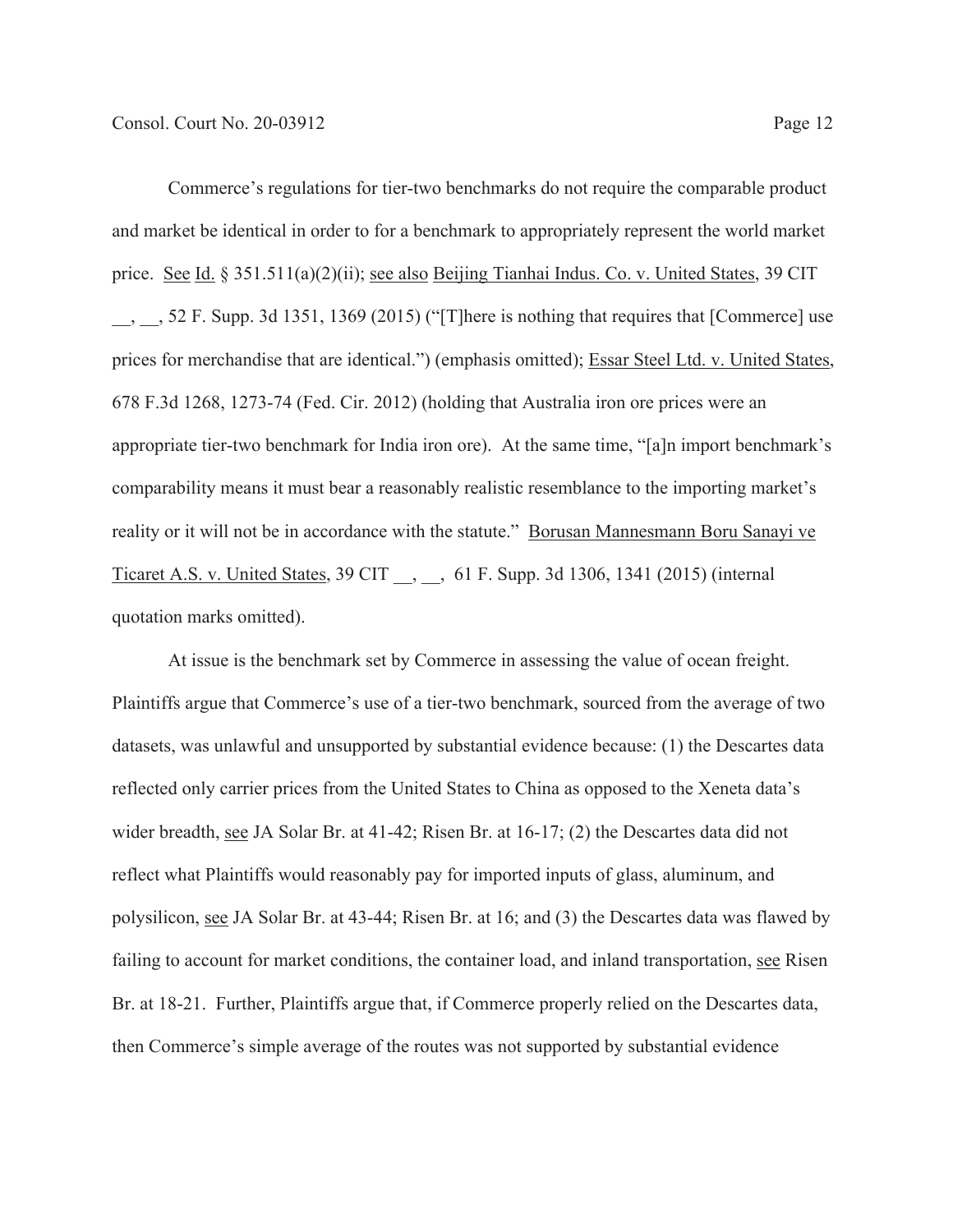because the Descartes data only should have been averaged with Xeneta's United States to China route data. See Risen Br. at 21-22.

 Commerce maintains that its ocean freight benchmark determination is lawful because "world market price" would include the Descartes data when those rates were available to Chinese purchasers and the regulations did not require accounting for the commercial reality of respondents, see Def.'s Response in Opposition to Pls.' Mots. For J. on the Agency Record at 19-22, ECF No. 56 (Oct. 22, 2021), and the benchmark accounted for a world market by averaging the Xeneta and Descartes data together, see id. at 21-22. Commerce also argues that its decision to perform a simple average of the data was reasonable because it was consistent with past practice. See id. at 22.

Prior to the final results, JA Solar submitted data relevant to benchmark price calculations for ocean freight, which provided "monthly ocean freight data for shipping a 20-foot standard container to Shanghai" from multiple ports. JA Solar, Benchmark Submission, C.R. 284–94, P.R. 166–68 at Ex. 7C (Jan. 13, 2020). The data was sourced from Xeneta. Id. The Xeneta data reflected the prices from various points across the world to Shanghai, China, including Japan, Barcelona, Busan, Singapore, Jakarta, Los Angeles, Rotterdam, and Mumbai. *Id.* The average ocean freight rate per container ranged from \$380.51 to \$414.59. Id.

At the same time, SunPower Manufacturing submitted monthly freight quotes for 2017 from Descartes for shipping rates to Shanghai, China, for solar glass, aluminum extrusions, and polysilicon inputs for solar cells. Petitioner, Submission of Benchmark Information, P.R. 170– 175 at Ex. 5 ("SunPower Benchmark Submission"). The Descartes data reflected the freight rate for the solar glass from Long Beach, California; Los Angeles, California; Oakland, California;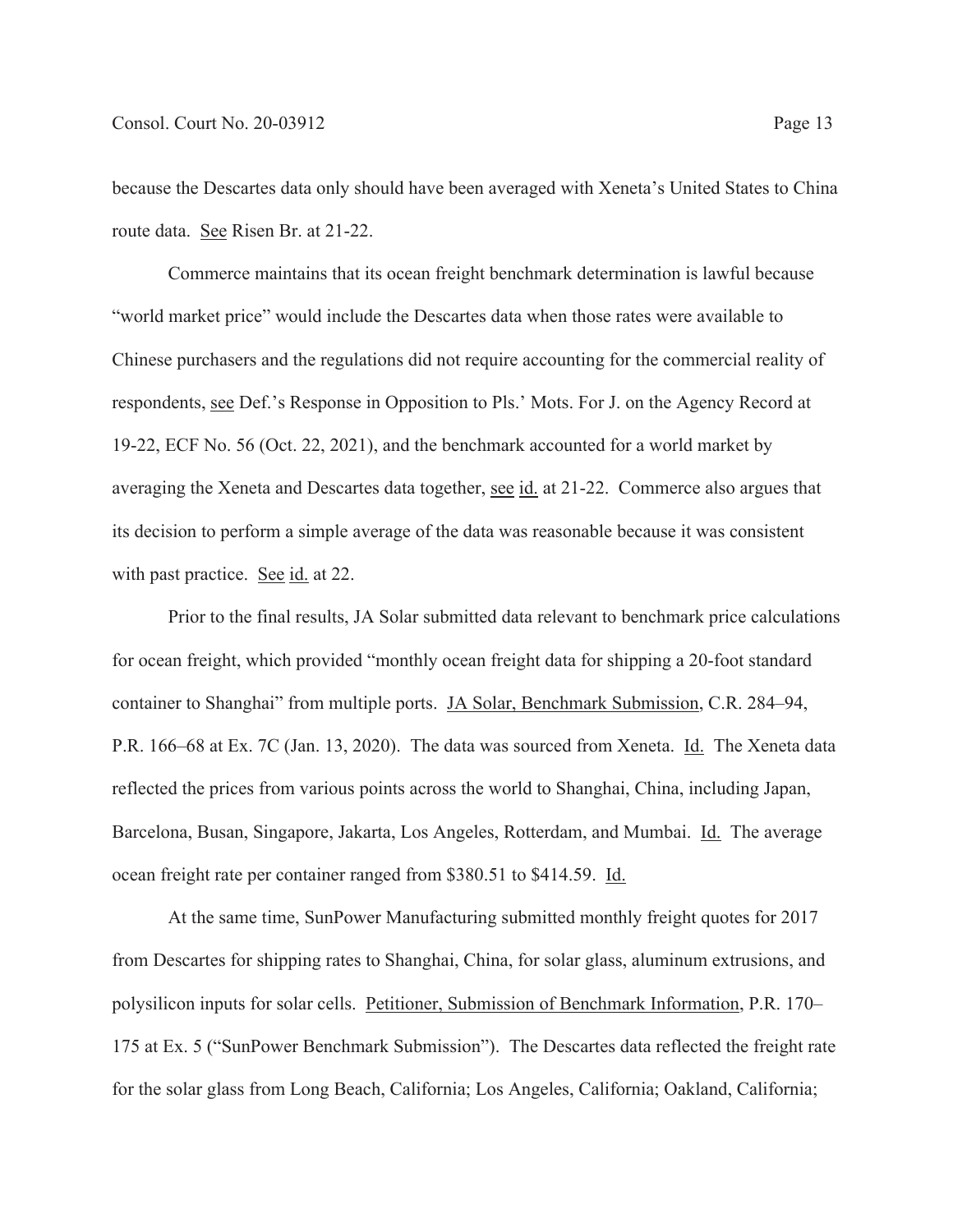Portland, Oregon; San Francisco, California; Seattle, Washington; and Tacoma, Washington. Id. The data stated that the average freight cost per standard dry container from each city was \$5,775.75. Id. The specific data behind those numbers were all sourced from "Tariff Code: 005338-001" and freight forwarder code "2845-30-0000-01." Id. at Ex. 6. The data also stated that the container size was, "LTL," or less than a container load. Id.

The rates for aluminum extrusions were from Chicago, Illinois for \$2,565 per standard container; Los Angeles, California for \$13,941.22; Murrieta, California for \$1,660; Portland, Oregon for \$13,941.22; San Francisco, California for \$13,941.22; Seattle, Washington for \$13,938.81; and Tacoma, Washington for \$13,941.22. Id. at Ex. 5. The routes from Los Angeles, Portland, San Francisco, Seattle, and Tacoma all had the same tariff code, "006053- 002," and freight forwarder identification, "0260-70-1000-0001." Id. at Ex. 7.<sup>4</sup> The rates for polysilicon were from Atlanta, Georgia for \$6,224.61, and Long Beach, California for \$3,135. Id. at Ex. 5. Similarly to the other data, all of the polysilicon data had the same tariff code and freight forwarder code. Id. at Ex. 8.

Commerce accepted submissions of the Descartes data from SunPower and the Xeneta data from JA Solar as tier-two benchmarks for ocean freight. I&D Memo at 55. Over Plaintiffs' objection, Commerce determined that the Descartes data qualified as a tier-two benchmark. See id. at 56. Commerce acknowledged that the regulations did not define "world market price," but stated that the Descartes prices qualified because they were prices for ocean freight from the United States to China. Id.; see 19 C.F.R. § 351.511(a)(2)(ii). Commerce explained that the

<sup>&</sup>lt;sup>4</sup> Murrieta and Chicago have different tariff codes and freight forwarder identification numbers from the other cities. See SunPower Benchmark Submission, at Ex. 7.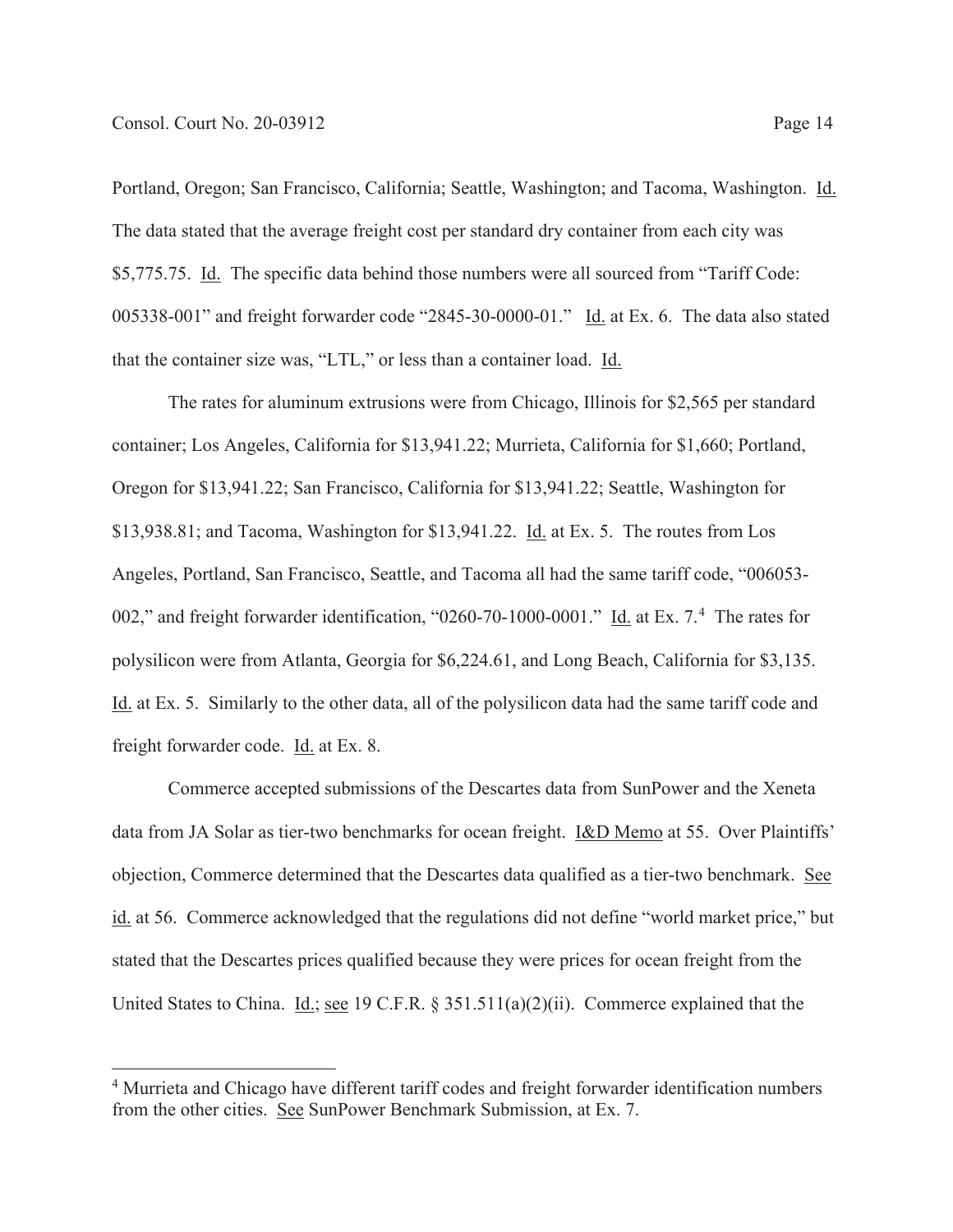Descartes prices were representative of prices that "would be available" to Plaintiffs, and thus found that they were appropriate as a tier-two benchmark. <u>I&D Memo</u> at 56; <u>see</u> 19 C.F.R. § 351.511(a)(2)(ii). Commerce also rejected Plaintiffs' argument that the Descartes rates were more expensive than they would have paid because the regulations did not require the benchmark to "match the particular commercial reality of the companies." I&D Memo at 56; see 19 C.F.R. § 351.511(a)(2)(ii). Finally, Commerce stated it would use "a simple average" of all the shipping routes from the two data sets instead of treating the Descartes data as a single route to average with the Xeneta date. See I&D Memo at 55-56.

### **b. Analysis**

Commerce's selection of a tier-two benchmark is not in dispute, and the only issues are whether Commerce erred in using the Descartes data and in performing a simple average between it and the Xeneta data. The regulations do not define "world market price," and Commerce generally has discretion to interpret its regulations. See 19 C.F.R. § 351.511(a)(2)(ii). In some contexts, Commerce's choice might be viewed as a world market price. Here, however, the Descartes data likely does not add to the accuracy of the benchmark calculation when there is the clearly acceptable Xeneta data available.

The Descartes data appears to be sourced from limited samples because many of the shipments use the same tariff codes and freight forwarder codes. See SunPower Benchmark Submission, at Exs. 6, 7, 8. Risen asserts that this reflects that the provided prices are "only one actual rate from only one company." Risen Br. at 18. Further, some of the data is marked as an "LTL" rate, which is a less than a container load shipment rate and that is more expensive than a normal commercial shipment rate. See SunPower Benchmark Submission, at Exs. 6, 7, 8.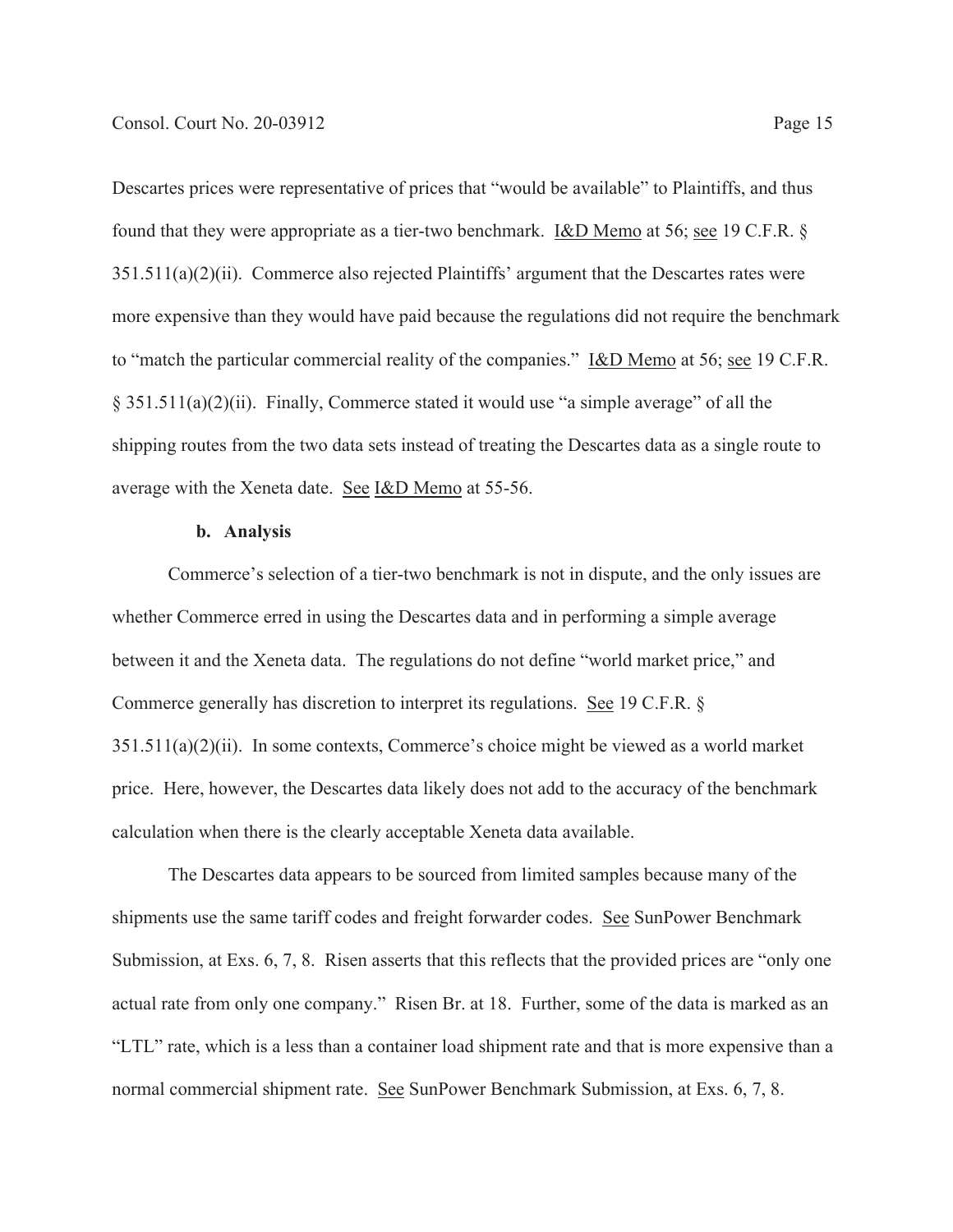Additionally, some of the routes are from inland American cities such as Chicago, Murrieta, and Atlanta, which would incur additional fees not associated with ocean freight or found in the Xeneta data. See SunPower Benchmark Submission, at Ex. 5. Commerce's analysis does not presently address any of these potential flaws.

Thus, the court remands to Commerce to reconsider the flaws raised by Plaintiffs. The court acknowledges that in some contexts, such data might result in a reasonably determination of the world market price. Here, however, Commerce should also consider the language and purpose of the controlling regulation to decide whether it is necessary to use the Descartes data to arrive at a "world market price" and discuss the identified flaws in the data. Presently, the analysis does not consider these flaws and whether the resulting Descartes data reasonably "reflect[s] the price a firm actually paid or would pay if it imported the product." 19 C.F.R. § 351.511(a)(2)(iv); see also Borusan Mannesmann Boru Sanayi ve Ticaret A.S, 61 F. Supp. 3d at 1341.

Finally, Commerce has offered no logical reason to perform its current simple average of the datasets. Absent such a reason, if Commerce concludes that it is necessary to use the Descartes data to represent a world market price, Commerce must average the Descartes data with the United States to China routes data from Xeneta before combining it with the remainder of the Xeneta data or otherwise utilize another methodology that does not skew the calculation by overvaluing the United States to China route data. Such methodology should prevent the Descartes US-focused routes from having an oversized impact on the calculation, represent a more accurate world market price for ocean freight and avoid a ballooning of the average price. See 19 C.F.R. § 351.511(a)(2)(ii) ("Where there is more than one commercially available world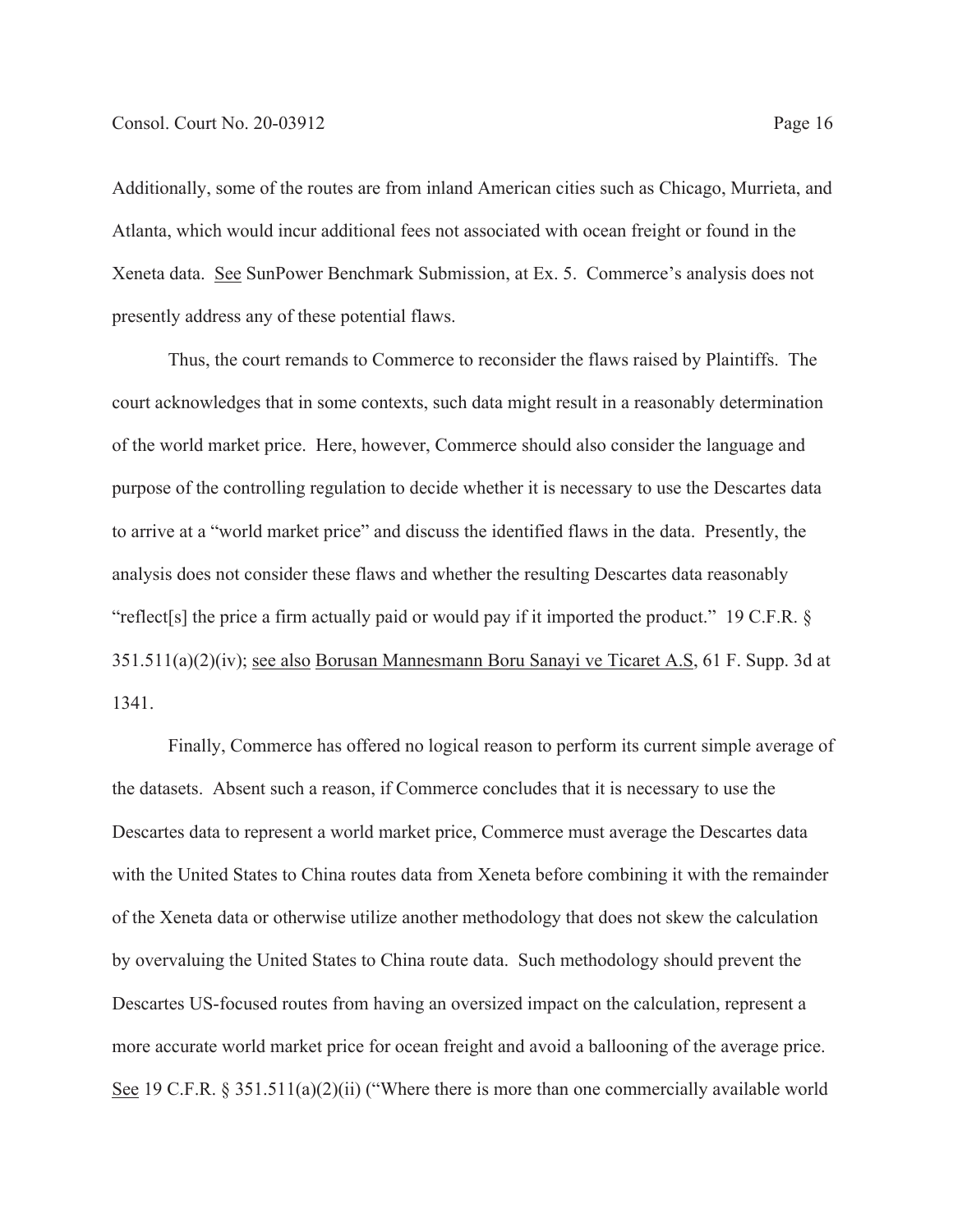market price, [Commerce] will average such prices to the extent practicable, making due allowance for factors affecting comparability."); see also RZBC Grp. Shareholding Co. v. United States, 39 CIT , , 100 F. Supp. 3d 1288, 1309 (2015) (explaining that Commerce's simple average involving "[h]igh prices from small transactions can balloon the average to absurd proportions").

#### **IV. Electricity Subsidy**

 In the Final Results, Commerce applied AFA to determine that Plaintiffs received regionally specific electricity subsidies subject to countervailing duties under 19 U.S.C. § 1677(5A)(D)(iv). Final Results at cmt. 4; I&D Memo at 38–39, 41. Plaintiffs argue that Commerce: (1) impermissibly relied on AFA to determine that the NDRC is the central pricesetting authority, (2) failed to designate a subsidized geographic region, and (3) relied on unreasonably high benchmark rates for electricity. See JA Solar Br. at 20; Risen Br. at 12–15. The court sustains Commerce's electricity subsidy determination because it is supported by substantial evidence.

 First, Plaintiffs challenge Commerce's application of AFA. JA Solar Br. at 23; Risen Br. at 4. Commerce is entitled to apply AFA where an interested party declines to provide requested information and fails to cooperate with an investigation to the best of its ability. See 19 U.S.C. § 1677e(b); Deacero S.A.P.I. de C.V. v. United States, 996 F.3d 1283, 1297 (Fed. Cir. 2021). The Federal Circuit has previously affirmed Commerce's application of AFA where the GOC has not provided sufficient data to establish a benchmark price for electricity and refused to provide verification concerning "how the electricity process and costs varied among the various provinces that supplied electricity to industries within their areas." Canadian Solar Inc. v. United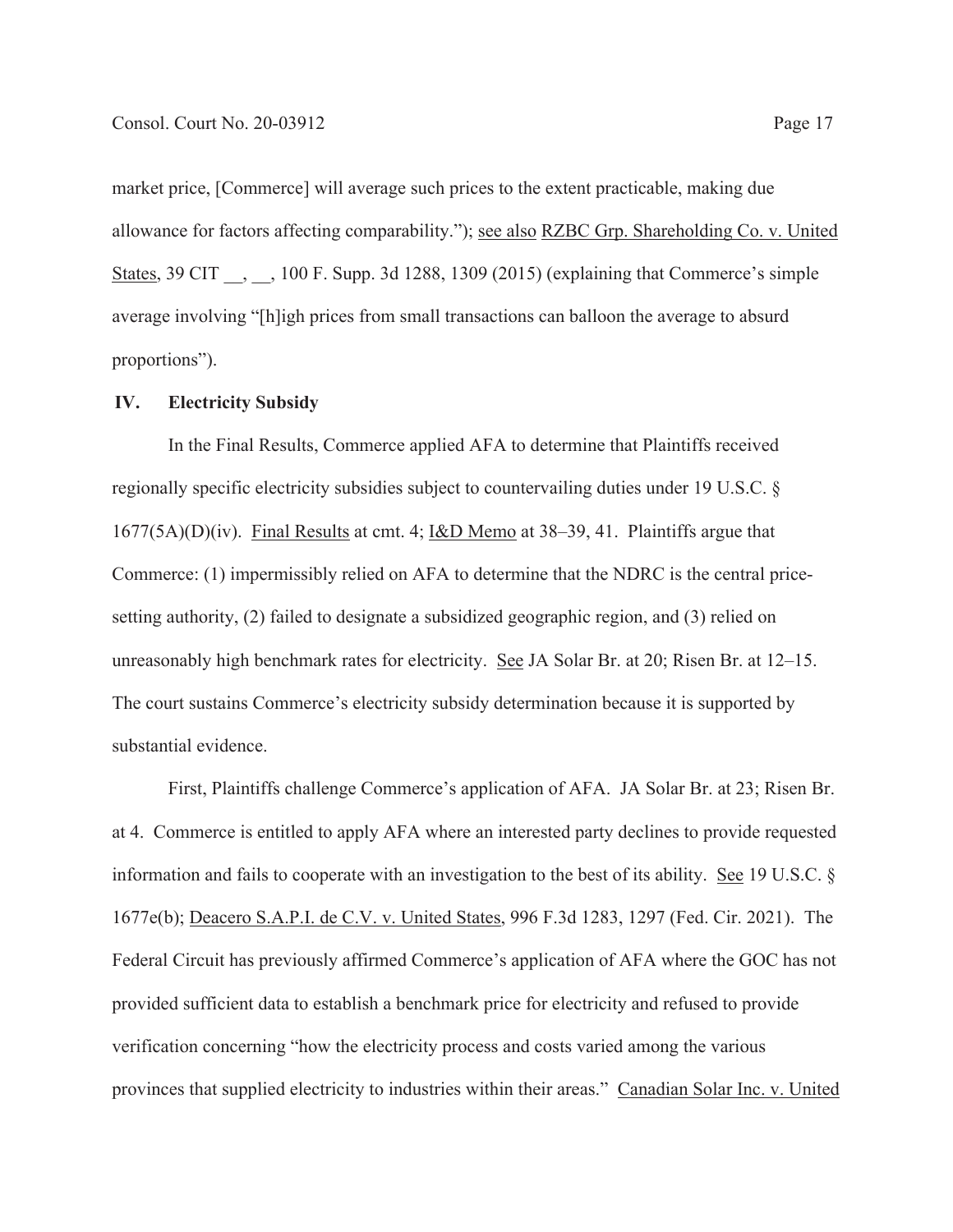States, 23 F.4th 1372, 1378 (Fed. Cir. 2022) ("Canadian Solar CAFC Opinion")<sup>5</sup> (citing Fine Furniture (Shanghai) Ltd. v. United States, 748 F.3d 1365, 1372 (Fed. Cir. 2014)); see also Changzhou Trina III, 466 F. Supp. 3d. at 1302.

 Plaintiffs argue that since 2015 the provincial governments, and not the NDRC, have been responsible for setting electricity sales process and that "a competitive system" exists to create prices that are tied to market fluctuations. JA Solar Br. at 25; see GOC, Initial Questionnaire Response, P.R. 140-143, C.R. 104-108 at 73 (December 30, 2019) ("GOC December 30, 2019 QR"). Commerce counters that the GOC failed to provide information required to evaluate the cooperation between the provinces and the NDRC for electricity price adjustments. PDM at 32; Dep't Commerce, Countervailing Duty Questionnaire, P.R. 95 (November 5, 2019). Specifically, Commerce claims that the GOC failed to provide "provincial price proposals for each of the relevant provinces that might demonstrate that the provinces are the authorities setting prices or that there are market- or cost-based reasons underlying the variation in prices among provinces." I&D Memo at 40; see GOC December 30, 2019 QR at 73, Ex. II E.24. Commerce explained that this information was required to understand the "nature of cooperation between the NDRC and the provinces in deriving price adjustments," stating that it could not confirm whether variances in prices among the provinces were "in accordance with

<sup>&</sup>lt;sup>5</sup> In the fourth administrative review of Commerce's countervailing duty order, the Federal Circuit held that Commerce reasonably relied on adverse inferences to fill two critical information gaps raised in the record. Canadian Solar CAFC Opinion, 23 F.4th at 1379. In the present case, Commerce relied on AFA to fill the same gaps in the record. See I&D Memo at 38. ("What has been at issue in Commerce's numerous determinations countervailing the provision of electricity is why prices vary from province to province and who makes the decision–ultimately–to set or allow distinct prices in each province.").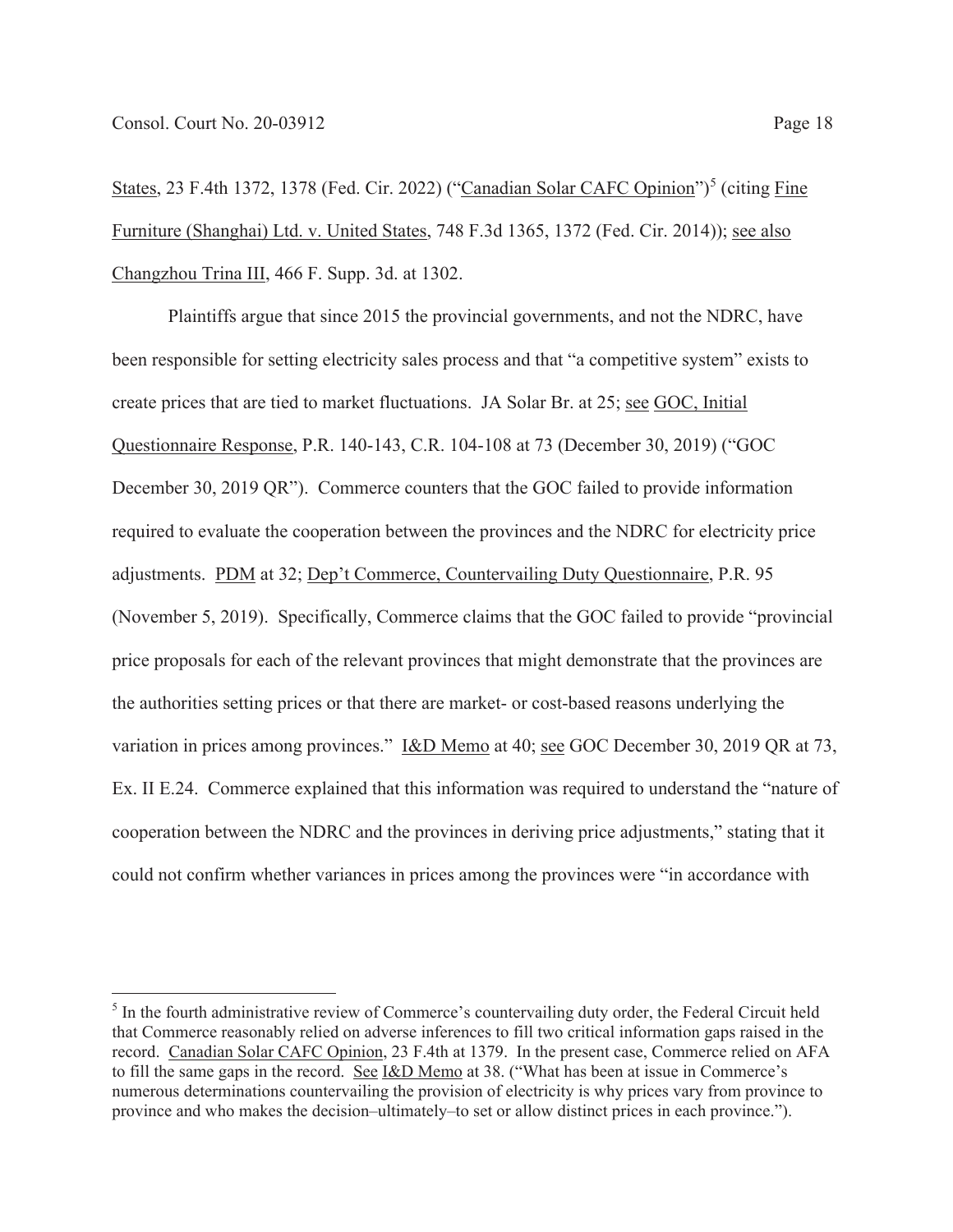market principles or cost differences." PDM at 34, 36. For the following reasons, Commerce's determination is supported by substantial evidence.

 Here, as in the fourth administrative review of the Commerce's countervailing duty order, Commerce reasonably found that the GOC did not comply to the best of its ability to fill informational gaps in the record. I&D Memo at 40; see GOC December 30, 2019 QR at 74; Canadian Solar CAFC Opinion, 23 F.4th at 1378. Commerce requested the original provincial price proposals and the GOC did not provide the requested information. GOC December 30, 2019 QR at 73-74. Further, Commerce specifically relied on Notice 748 and the Guangdong Price Catalogue to support its determination that the NDRC is the central price-setting authority. I&D Memo at 40.

 Article 6 of Notice 748 requires each provincial price department to develop and issue a "specific adjustment plan of electricity and sales price" and to report this plan to the NDRC for record. GOC December 30, 2019 QR at Ex. II E.23. The court has previously sustained Commerce's determination, in view of Notice 748. See Jiangsu Zhongji Lamination Materials Co. v. United States, 43 CIT \_\_, \_\_, 405 F. Supp. 3d 1317, 1136-38 (2019); Canadian Solar Inc. v. United States, Slip Op. 20-149, 2020 WL 6129754 \*5 (CIT Oct. 19, 2020) ("Canadian Solar II"), aff'd, 23 F.4th 1372. Notice 748 supports Commerce's determination that the NDRC is still involved in price setting because Article 6 directs provinces to report their plans to the NDRC. Here too, the court sustains Commerce's determination. See GOC December 30, 2019 QR at Ex. II E.23. Next, Commerce's determination relied on the Guangdong Price Catalog. See I&D Memo at 40. The document is the basis for the provincial government's price regulation, and it states that it was "reviewed and approved by the provincial government and the NDRC." I&D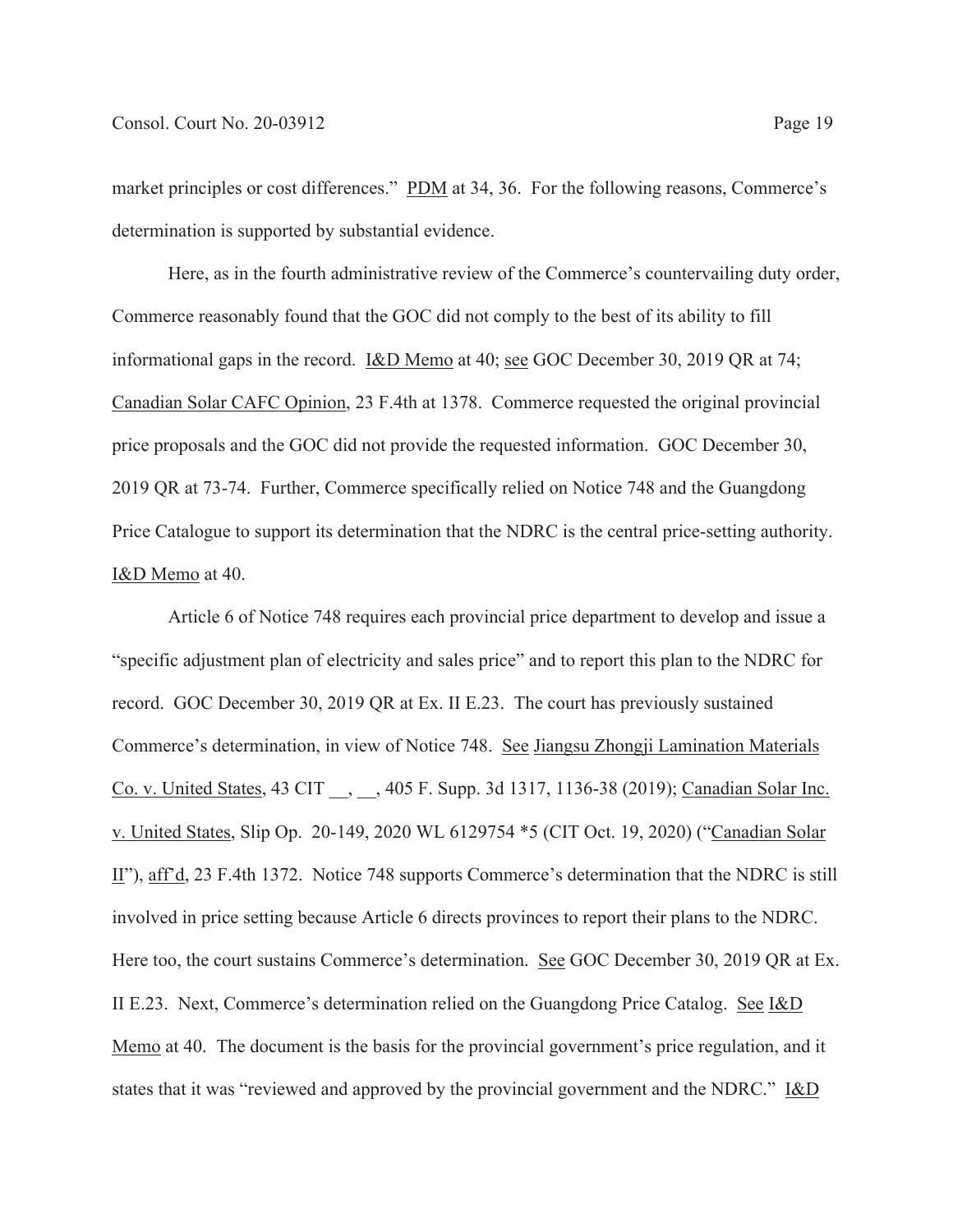Memo at 40-41; GOC December 30, 2019 QR at 76 at Ex. II E.38. Finally, Plaintiffs' supplemental evidence does not deprive Commerce's determination of substantial evidence.<sup>6</sup> Plaintiffs' supplemental information fails to fill the gaps in the record Commerce reasonably identified as critical—the provincial price proposals for each of the relevant provinces.

 Because the GOC did not act to the best of its ability in responding to Commerce's requests, Commerce was authorized to apply an adverse factual inference to fill the relevant gaps. See Deacero S.A.P.I. de C.V., 996 F.3d at 1297. On the totality of the record, Commerce reasonably considered record evidence to support the finding that the NDRC is the ultimate price-setting authority for electricity prices. See I&D Memo at 40. Commerce's determination to use AFA is thus supported by substantial evidence.

 Next, Plaintiffs argue that Commerce failed to identify a designated region that received subsidized electricity prices. JA Solar Br. at 20–23. "Subsidies provided by a central government to particular regions (including a province or a state) are specific regardless of the degree of availability or use within the region." Uruguay Round Agreements Act, Statement of Administrative Action, H. R. Rep. No. 103-316, vol. 1, at 932 (1994), reprinted in 1994 U.S.C.C.A.N. 4040, 4242. The court has previously held that "no additional showing of specificity is required if Commerce finds that a central government is providing subsidies based on region." Changzhou Trina III, 466 F. Supp. 3d at 1303 n.12 (citing Royal Thai Gov't v. United States, 30 CIT 1072, 1079, 441 F. Supp. 2d 1350, 1358 n.5 (2006)).

<sup>&</sup>lt;sup>6</sup> Plaintiffs submitted two supplemental documents to address whether the GOC provided electricity for LTAR: GOC December 30, 2019 QR at Ex. II E.19 (Completing Price Linkage Mechanism Between Coal and Electricity), and GOC December 30, 2019 QR at Ex. II E.34 (Pricing Catalogues of Central Government).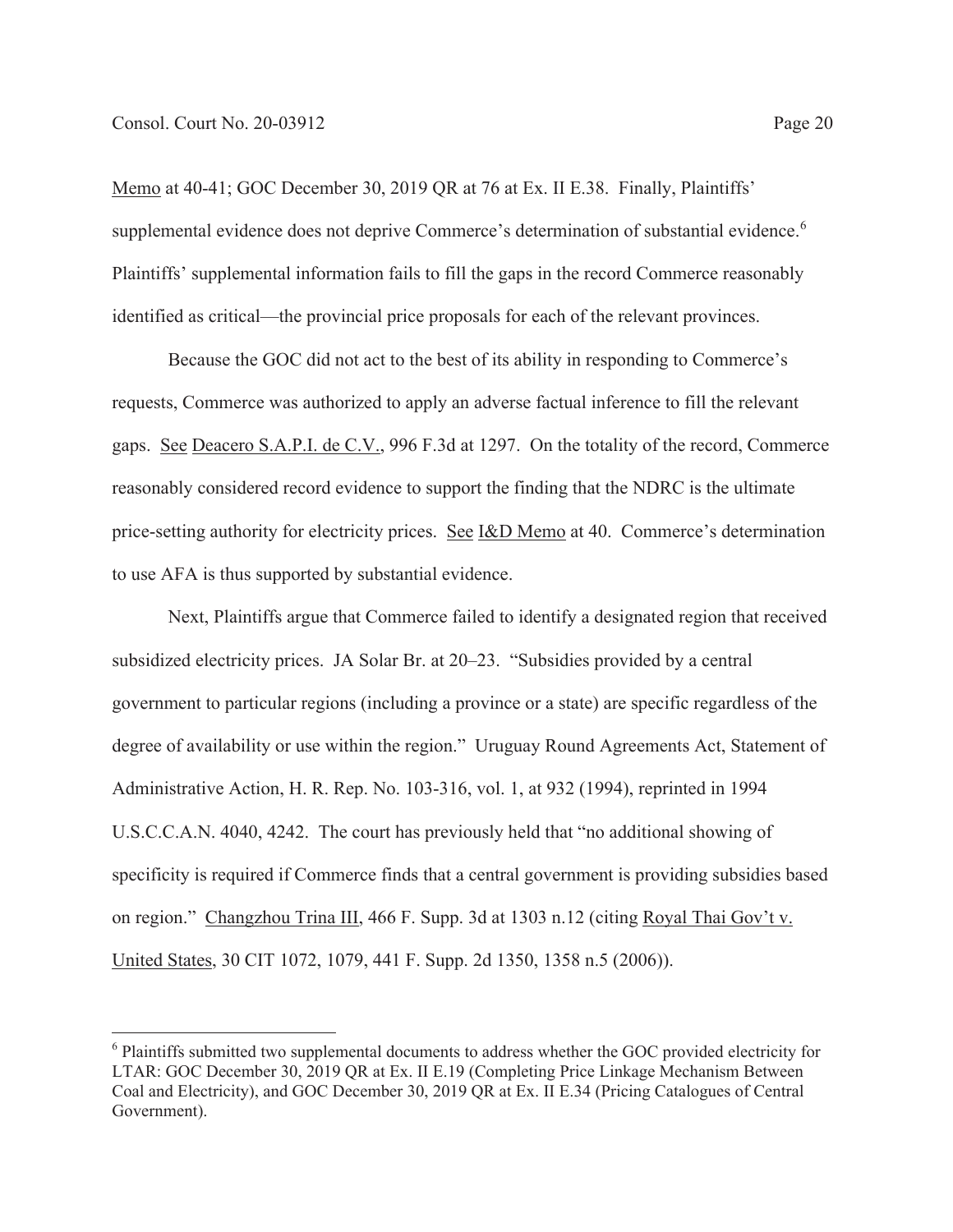Plaintiffs' contention that Commerce failed to designate a subsidized geographic region has been previously raised before the court and rejected. Canadian Solar CAFC Opinion 23 F.4th at 1380-81. The Federal Circuit held that Commerce may find a countervailable regionally specific subsidy "where documents support the inference [that] the central [GOC] was involved in provincial electricity pricing that results in regional price variability." Id. at 1380; see also Royal Thai Gov't, 30 CIT at 1709, 441 F. Supp. 2d at 1385 (affirming Commerce's determination that regional specificity was reasonable even when every region in the subject country received uniform electricity prices); Changzhou Trina III, 466 F. Supp. 3d at 1303 n.12 ("[N]o additional showing of specificity is required if Commerce finds that a central government is providing subsidies based on region.") (internal citations omitted).

 Contrary to Plaintiffs' argument, Commerce was not required to identify a particular subsidized region. As summarized above, Commerce reasonably applied AFA to determine that the NDRC is the centralized price-setting authority for electricity. Commerce reasonably found that the NDRC provided subsidies to the region, thus no "additional showing of specificity is required." See Changzhou Trina III, 466 F. Supp. 3d at 1290 n.12 (internal citations omitted). Moreover, "even if a particular electricity subsidy is provided to more than one province, so long as it is provided to less than all regions or varies by region, that subsidy can be fairly regarded as regionally specific under the statute." Id. No further inquiry is required, and Plaintiffs' regional specificity argument fails.

 Finally, Plaintiffs argue that Commerce's benchmark calculations were unreasonable. JA Solar Br. at 26. Plaintiffs once more raise arguments that were considered, and rejected, before the court and the Federal Circuit. See id.; Canadian Solar CAFC Opinion, 23 F.4th at 1381.